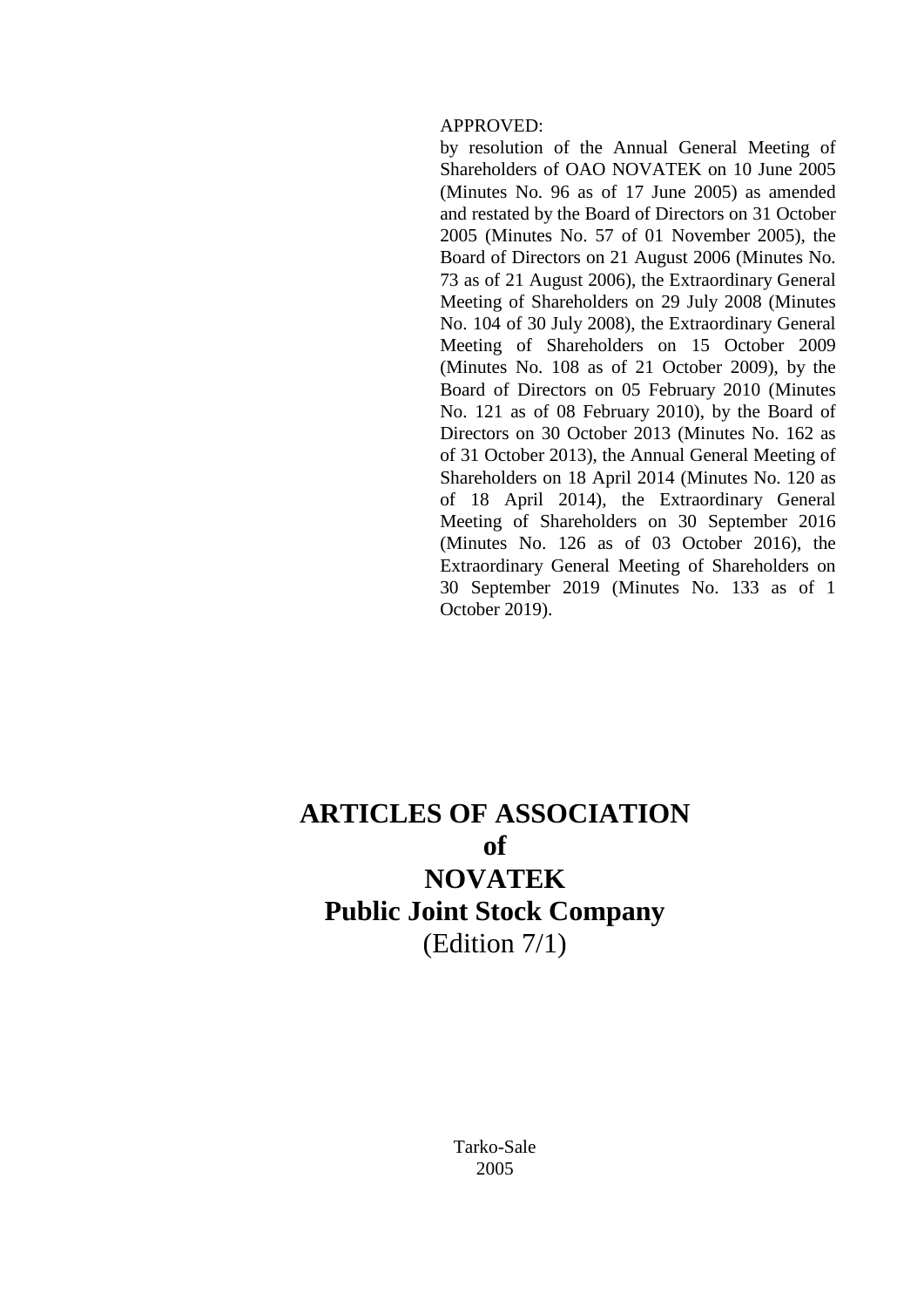#### **1. GENERAL PROVISIONS**

1.1. These Articles of Association were drawn up in accordance with requirements of the Civil Code of the Russian Federation and the RF Federal Law No. 208-FZ dated 26 December 1995.

1.2. NOVATEK Public Joint Stock Company, earlier referred to as Joint Stock Company of Open Type Financial and Investment Company "Novafininvest", Open Joint Stock Company Financial and Investment Company "Novafininvest", NOVATEK Open Joint Stock Company, was established in 1994 and registered under the Order of the Oktyabrsky District Administration of Samara No. 1461 dated 16 August 1994.

*(The paragraph wording approved by resolution of the Extraordinary General Meeting of Shareholders on 30 September 2016, Minutes No. 126 of 03 October 2016)*

The change of the Company's location from Novokuibyshevsk, Samara Region, to Tarko-Sale, was approved by resolution of the Extraordinary General Meeting of Shareholders on 15 November 2002, Minutes No. 74, and registered by the RF Tax Ministry Inspectorate for the Purovsky District, Yamalo-Nenets Autonomous District, on 4 December 2002 under State Registration Number 2028900859997.

Change of the name from Joint Stock Company of Open Type Financial and Investment Company "Novafininvest" to Open Joint Stock Company Financial and Investment Company "Novafininvest" was approved by resolution of the General Meeting of Shareholders dated 28 March 1996 (Minutes No. 12). Restated Articles of Association reflecting the said amendment were registered by the Order of the Oktyabrsky District Administration of Samara No. 797 dated 15 May 1996.

*(The paragraph wording approved by resolution of the Extraordinary General Meeting of Shareholders on 30 September 2016, Minutes No. 126 as of 03 October 2016)*

Change of the name Novafininvest Financial and Investment Open Joint-Stock Company to NOVATEK Open Joint-Stock Company was approved by resolution of the Annual General Meeting of Shareholders dated 07 March 2003 (Minutes No. 76). Amendments to the Articles of Association in connection with the change of the Company's name were registered on 18 March 2003 by the RF Tax Ministry Inspectorate for the Purovsky District, Yamalo-Nenets Autonomous District, under State Registration Number 2038901120575.

*(A new paragraph introduced by the Extraordinary General Meeting of Shareholders on 30 September 2016, Minutes No. 126 as of 03 October 2016)*

Change of the name NOVATEK Open Joint Stock Company to NOVATEK Public Joint Stock Company was approved by resolution of the Extraordinary General Meeting of Shareholders dated 30 September 2016 (Minutes No. 126).

*(A new paragraph introduced by the Extraordinary General Meeting of Shareholders on 30 September 2016, Minutes No. 126 as of 03 October 2016)*

1.3. The Company's full name in the Russian language shall be: публичное акционерное общество «НОВАТЭК». The Company's brief name in the Russian language shall be: ПАО «НОВАТЭК».

*(The paragraph wording approved by resolution of the Extraordinary General Meeting of Shareholders on 30 September 2016, Minutes No. 126 as of 03 October 2016)*

The Company's full name in the English language shall be: NOVATEK Public Joint Stock Company. The Company's brief name in the English language shall be: NOVATEK PJSC.

1.4. The Company, being a for-profit corporate body is established in the legal corporate form of a joint stock company, shall have the public status, shall exist for an unlimited period of time beginning from the date of its state registration, and have in its ownership separate property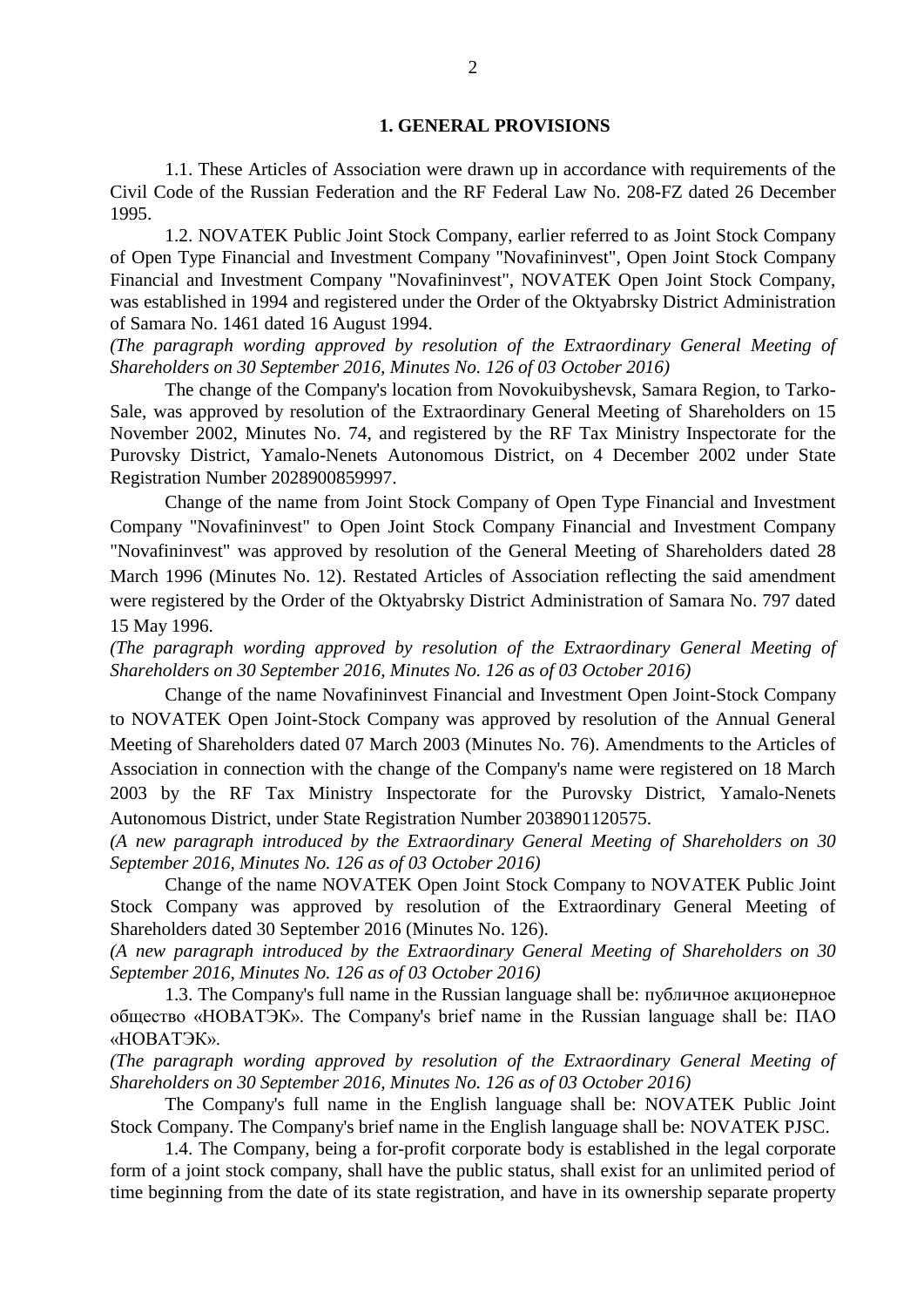accounted on its independent balance sheet. The Company may, on its own behalf, acquire and exercise property and non-property rights and personal non-property rights, perform obligations, sue and be sued in court.

*(The clause wording approved by resolution of the Extraordinary General Meeting of Shareholders on 30 September 2016, Minutes No. 126 as of 03 October 2016)*

1.5. The Company shall have the right to open bank accounts on and beyond the territory of the Russian Federation, issue shares and other securities in the prescribed manner.

1.6. The Company shall have a round seal bearing its full corporate name and location in the Russian language.

The Company shall be entitled to have stamps and letterheads bearing its corporate name, logo, as well as its duly registered trademark and other means of visual identification.

1.7. The Shareholders shall not be liable for the Company's obligations and shall bear the risk of losses arising out of the Company's activities within the value of the shares they hold.

1.8. The Company shall be held liable for its obligations to the extent of all its property.

1.9. The Company shall not be held liable for obligations of its shareholders.

1.10. Company's registered office: Tarko-Sale, Purovsky District, Yamal-Nenets Autonomous District, Russian Federation.

*(The clause wording approved by resolution of the Extraordinary General Meeting of Shareholders on 30 September 2016, Minutes No. 126 as of 03 October 2016)*

# **2. OBJECTIVES OF THE COMPANY'S BUSINESS**

2.1. The Company shall have civil rights and obligations required to carry out any types of activities not prohibited by the Federal Laws. The Company may engage in certain activities as listed in the federal laws under a special permit (license) only. Should such special permit (license) for carrying out certain activities require them to be exclusive, the Company shall not be entitled within the validity period of such special permit (license) to carry out any other activities, except for those provided for by the special permit (license).

2.2. The Company may carry out the following types of activities:

- production and processing of oil, gas and gas condensate;

- selling oil, gas, gas condensate and their refined products;

- development of oil, gas and gas condensate fields and field facilities construction;

- geological study of subsurface resources, exploration and production of oil, gas and gas condensate;

- construction of trunk and interfield oil, gas and petroleum product pipelines;

- maintenance of trunk and interfield oil, gas and petroleum product pipelines;

- working out project documentation for the construction, reconstruction, expansion, technological re-equipment and liquidation of trunk and interfield oil, gas and petroleum product pipelines;

- expert review (including expert opinion) of equipment and materials for the trunk oil, gas and petroleum product pipelines;

- construction of general-purpose motor roads and road maintenance facilities;

- construction engineering;

- transportation of hydrocarbon raw materials through the interfield pipelines;

- construction of gas supply facilities;

- operating facilities of the oil and gas industry and exploration facilities;

- construction of buildings and facilities;

- innovative activities, including development and implementation of advanced technologies, realization of the relevant licenses and transfer of technical documentation;

- commercial and brokerage activities, including such activities at conducting export and import operations;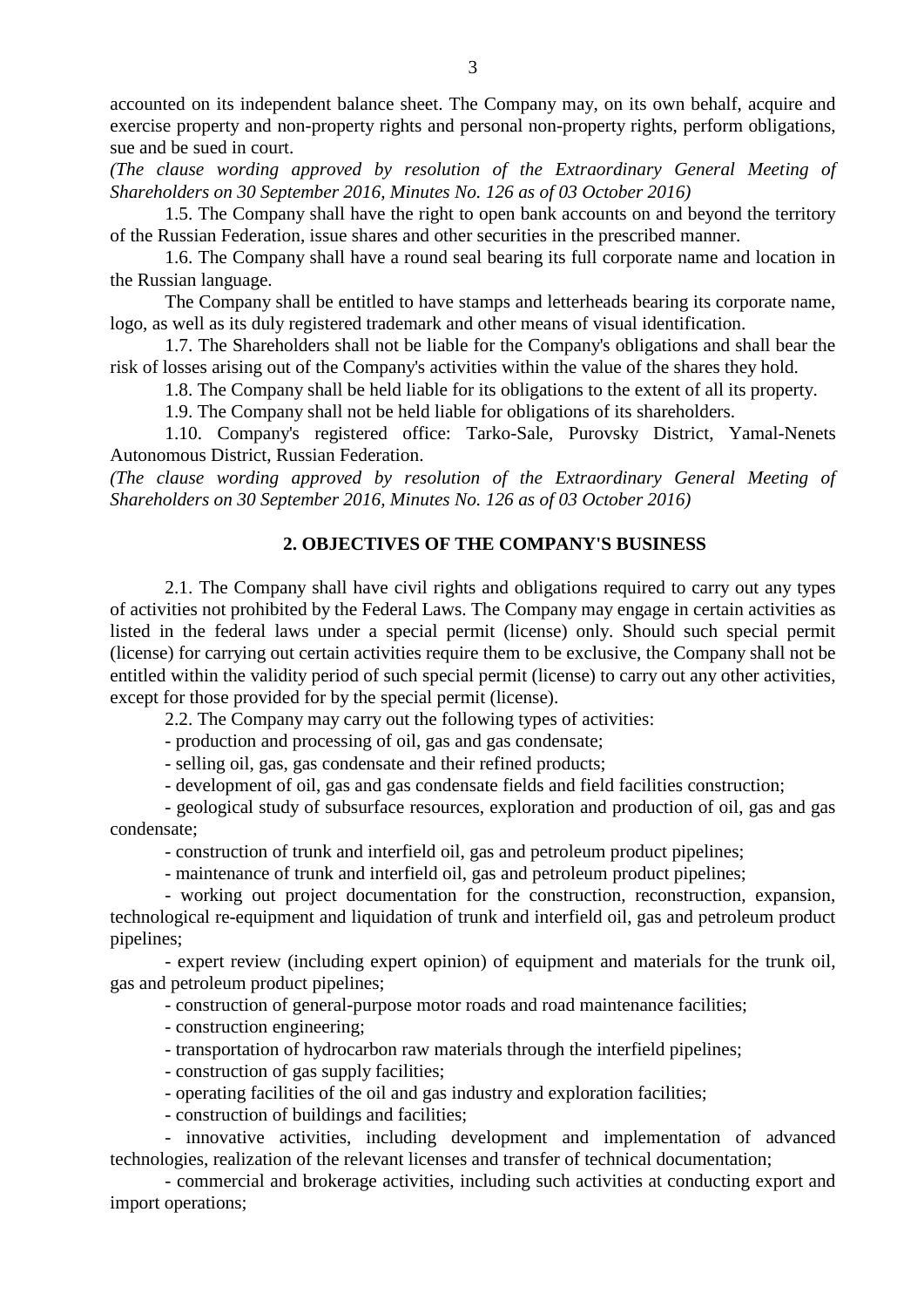- entering into agreements for performing the works and services that require cooperation between companies, as well as entering into agreements for performing the functions of a management company in relation to other business entities;

- expert review of innovation programs;

- trust management;

- wholesale trade;

- foreign economic activities in the form of export and import, foreign exchange, credit and financial operations, including in particular raising foreign investments and loans intended for industry modernization and expansion, implementation of advanced technologies, output of new products and participation in the investment projects and innovation programs;

- marketing services;

- conducting operations at a commodity exchange;

- organization of hotel and consumer services, leisure time activities, health and fitness and other types of services;

- conducting brokerage and leasing operations;

- provision of advisory services;

- arrangement of transportation, provision of transportation and car rental services;

- real estate transactions;

- other types of activities.

2.3. The Company shall perform duties related to industrial mobilization training and perform industrial mobilization tasks in accordance with the applicable laws and approved mobilization plans.

2.4. The Company shall perform works related to the use of information which constitutes a state secret being guided by the Russian Federation Law "On State Secret" and other regulatory acts protecting state secrets.

## **3. SUBSIDIARIES AND AFFILIATES. BRANCHES AND REPRESENTATIVE OFFICES**

3.1. The Company may have subsidiaries and affiliates in the Russian Federation enjoying rights of a legal entity and established in accordance with applicable laws of the Russian Federation. The Company may have subsidiaries and affiliates abroad established in accordance with applicable laws of the foreign state where such subsidiary or affiliate is located, unless otherwise is provided for by the RF international treaties.

3.2. The Company may establish branches and open representative offices in the Russian Federation and abroad in compliance with requirements of the applicable law of the foreign state where such branch or representative office is located, unless otherwise is provided for by international treaties of the Russian Federation. The Board of Directors shall resolve on establishing affiliates and representative offices or liquidation thereof in accordance with applicable laws.

3.3. (*The clause is deemed null and void by the Extraordinary General Meeting of Shareholders on 30 September 2016, Minutes No. 126 as of 03 October 2016)*

## **4. AUTHORIZED CAPITAL AND SHARES**

4.1. The Company's authorized capital is comprised of Three Hundred and Three Million Six Hundred and Thirty Thousand Six Hundred (303,630,600.00) Russian Roubles. The authorized capital consists of the nominal value of Three Billion Thirty Six Million Three Hundred and Six Thousand (3,036,306,000.00) ordinary registered shares acquired by the shareholders (outstanding shares). The par value of each ordinary registered share is 0.1 Russian Roubles. All the Company's shares are registered shares.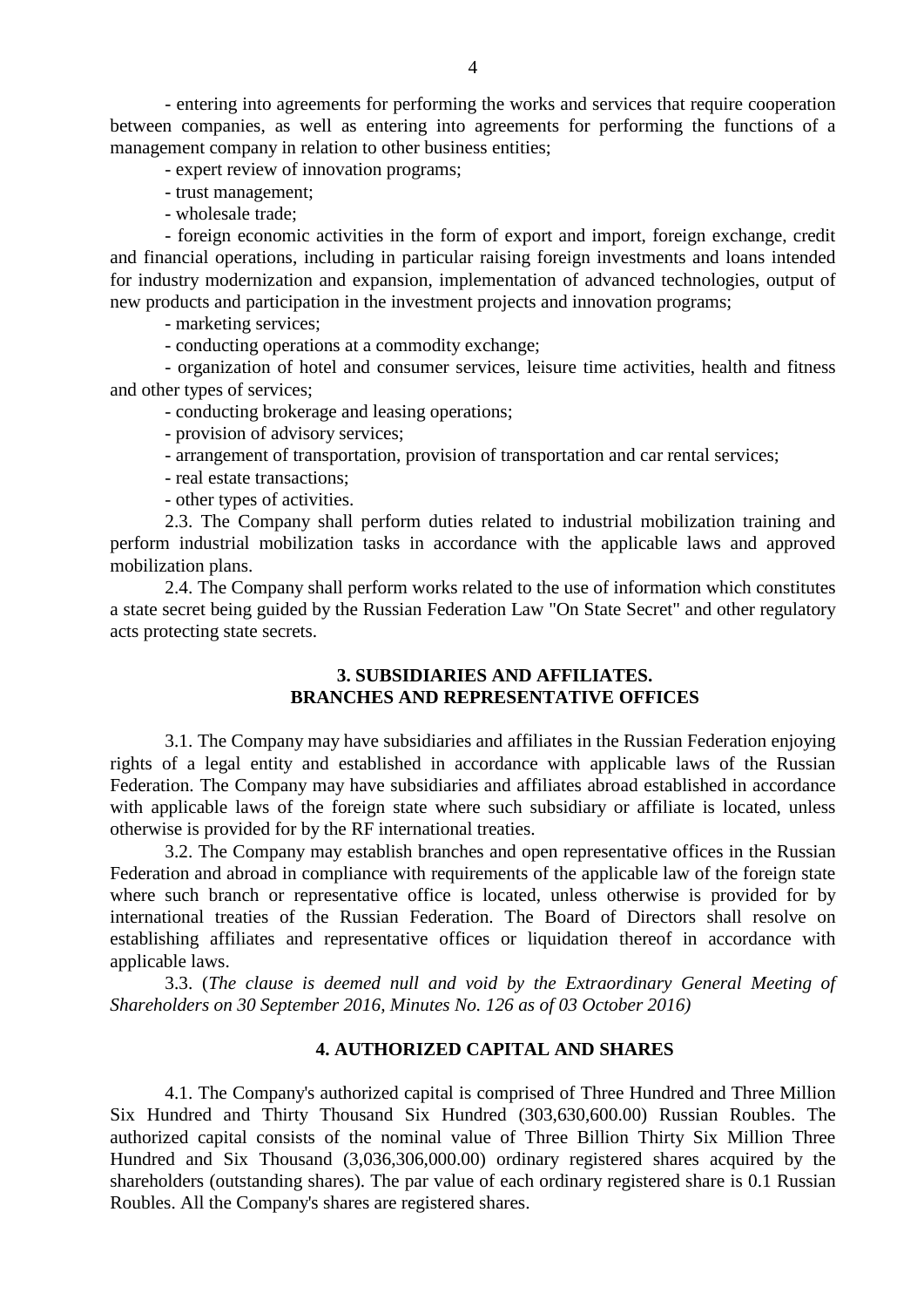*(The clause wording approved by the Board of Directors on 21 August 2006, Minutes No. 73 as of 21 August 2006)*

4.2. In addition to outstanding shares, the Company shall be entitled to place Seven Billion Five Hundred and Fifty-Seven Million Three Hundred and Seventy-Six Thousand (7,557,376,000) ordinary registered shares with a par value of 0.1 Russian Roubles per share (authorized shares). The Company's additional shares shall confer the same rights as those granted by outstanding shares.

*(The clause wording approved by the Board of Directors on 21 August 2006, Minutes No. 73 as of 21 August 2006)*

4.3. The Company's authorized capital may be increased by means of increasing the par value of its shares by resolution of the General Meeting of Shareholders or by means of placement of additional shares by resolution of the General Meeting of Shareholders or the Company's Board of Directors, in the events provided for by applicable laws and the Articles of Association.

*(The paragraph wording approved by the Annual General Meeting of Shareholders on 18 April 2014, Minutes No. 120 as of 18 April 2014)*

A resolution to increase the Company's authorized capital via placement of additional shares shall be passed by the Board of Directors unanimously and the votes cast by the retired members of the Board of Directors shall not be counted.

4.4. An increase in the Company's authorized capital via placement of additional shares may be achieved at the expense of the Company's property. An increase in the Company's authorized capital through increasing the par value of its shares shall only be accomplished at the expense of the Company's property.

The amount by which the Company's authorized capital is increased at the expense of the Company's property shall not exceed the difference between the value of the Company's net assets and the sum of the Company's authorized capital and reserve fund.

4.5. The Company's authorized capital may be reduced by decreasing the par value of its shares or the total number of shares, as well as via acquisition by the Company of a part of its shares in the cases provided for by the Federal Law "On Joint-Stock Companies".

4.6. The additional shares placed on subscription may be paid in cash, securities, other assets or property rights or any other rights, which have monetary value. The method of payment for additional shares shall be determined by resolution regarding their placement. Other issuable securities may only be paid in cash.

4.7. The price of placement of additional shares among the Company's shareholders, as they exercise their pre-emptive right to buy shares, may be lower than the placement price for other persons, but not more than by 10 per cent.

The price of placement of issuable securities convertible into shares among the Company's shareholders, as they exercise their pre-emptive right to buy shares, may be lower than the placement price for other persons, but not more than by 10 per cent.

4.8. The Company shall be entitled to place additional shares and other issuable securities via subscription or conversion. In the event the Company's authorized capital is increased at the expense of its property, the Company shall place additional shares among its Shareholders.

The Company shall be entitled to place its shares and issuable securities convertible into shares on open or closed subscription.

4.9. The Company shall place its shares and issuable securities in compliance with regulatory enactments of the Russian Federation.

4.10. The Company may acquire its outstanding shares by resolution of the General Meeting of Shareholders to decrease the authorized capital through acquisition of a part of the Company's outstanding shares in order to reduce their total number.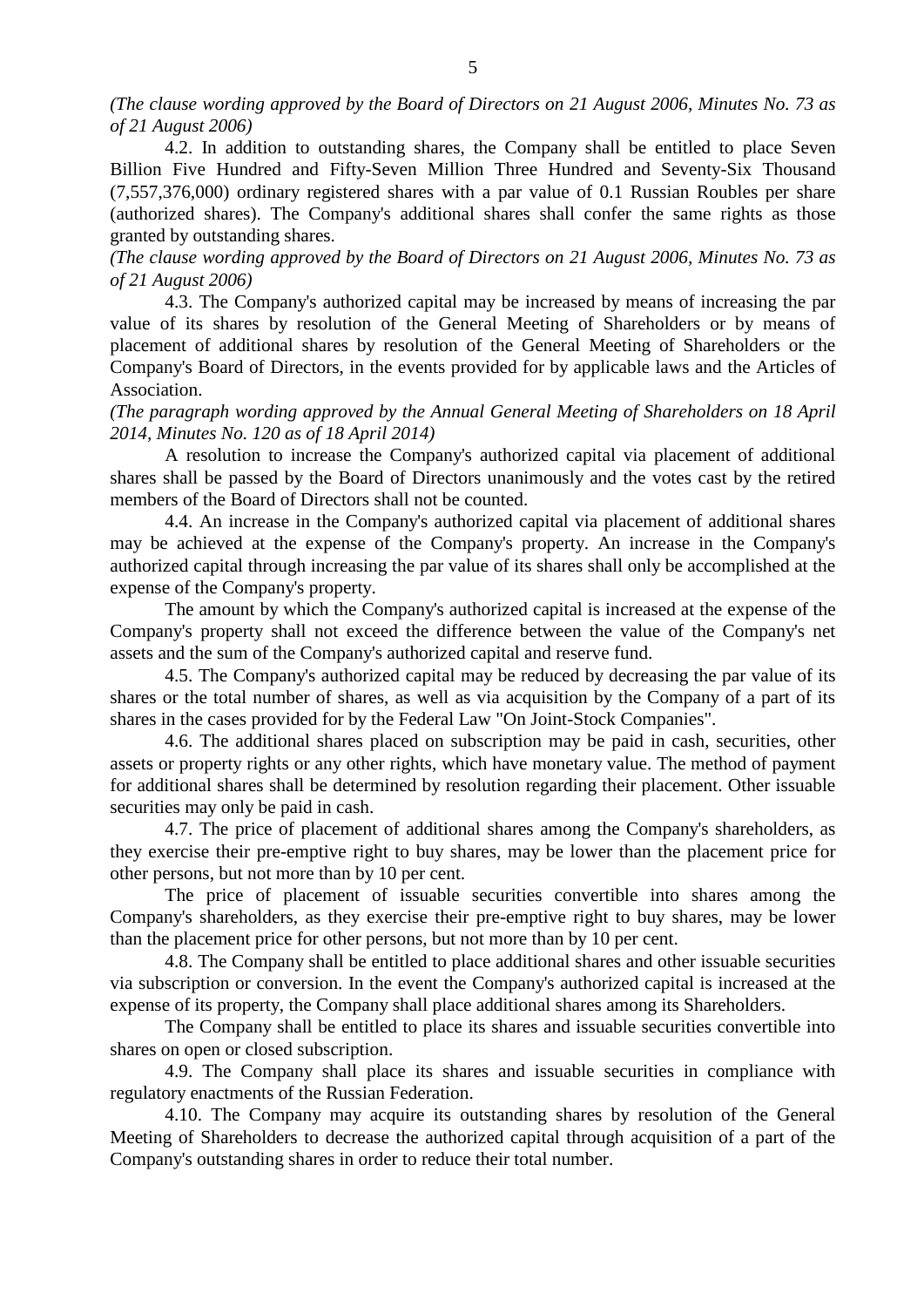4.11. The Company may acquire its outstanding shares by resolution of the Board of Directors, if the nominal value of the Company's outstanding shares constitutes not less than 90 per cent of the Company's authorized capital.

4.12. The shares acquired by the Company shall be paid in cash, securities, other assets, property rights or any other rights which have monetary value agreed by the Parties.

4.13. Restrictions on acquisition of shares by the Company shall be imposed pursuant to Article 73 of the Federal Law "On Joint-Stock Companies".

4.14. The Company's shares shall be consolidated or split pursuant to Article 74 of the Federal Law "On Joint-Stock Companies".

4.15. The repurchase by the Company of its own shares on shareholders request may be exercised pursuant to Articles 75 and 76 of the Federal Law "On Joint-Stock Companies".

## **5. COMPANY'S FUNDS AND NET ASSETS. COMPANY'S DIVIDENDS**

5.1. The Company shall establish a reserve fund, the size of which shall constitute not less than 5 % of its authorized capital.

The Company's reserve fund shall be formed by mandatory annual deductions of 5% of the Company's net profits until it reaches the size specified by this clause.

The Company's reserve fund shall be intended solely to cover its losses, redeem the Company's bonds and repurchase its own shares in the absence of other funds available. The Company's reserve fund shall not be used for other purposes.

5.2. The Company is entitled to make decisions (announcements) on paying the dividends on the ordinary registered shares following the results of Q1, H1, nine months of reporting year and/or following the results of reporting year.

*(The clause wording approved by resolution of the Extraordinary General Meeting of Shareholders on 30 September 2016, Minutes No. 126 as of 03 October 2016)*

5.3. A decision to pay dividend shall be passed by the General Meeting of Shareholders in the manner prescribed by article 42 of the Federal Law "On Joint-Stock Companies".

*(The clause wording approved by resolution of the Extraordinary General Meeting of Shareholders on 30 September 2016, Minutes No. 126 as of 03 October 2016)*

5.4. Restrictions on dividend payment shall be set pursuant to article 43 of the Federal Law "On Joint-Stock Companies".

#### **6. BONDS AND OTHER ISSUABLE SECURITIES**

6.1. The Company shall be entitled to place its bonds and other issuable securities as provided for by the RF statutory acts on securities.

6.2. The Company shall place its bonds and other issuable securities by resolution of the Board of Directors.

The Company shall place its issuable securities convertible into ordinary shares that may be converted into ordinary shares comprising 25 and less per cent of the Company's ordinary shares placed earlier by resolution of the Board of Directors.

*(The paragraph wording approved by resolution of the Extraordinary General Meeting of Shareholders on 30 September 2016, Minutes No. 126 as of 03 October 2016)*

The Company shall place its issuable securities convertible into ordinary shares that may be converted into ordinary shares comprising more than 25 per cent of the Company's ordinary shares placed earlier by resolution of the General Meeting of Shareholders.

*(A new paragraph introduced by the Extraordinary General Meeting of Shareholders on 30 September 2016, Minutes No. 126 as of 03 October 2016)*

6.3. The Company may place bonds with bullet maturity or serial bonds.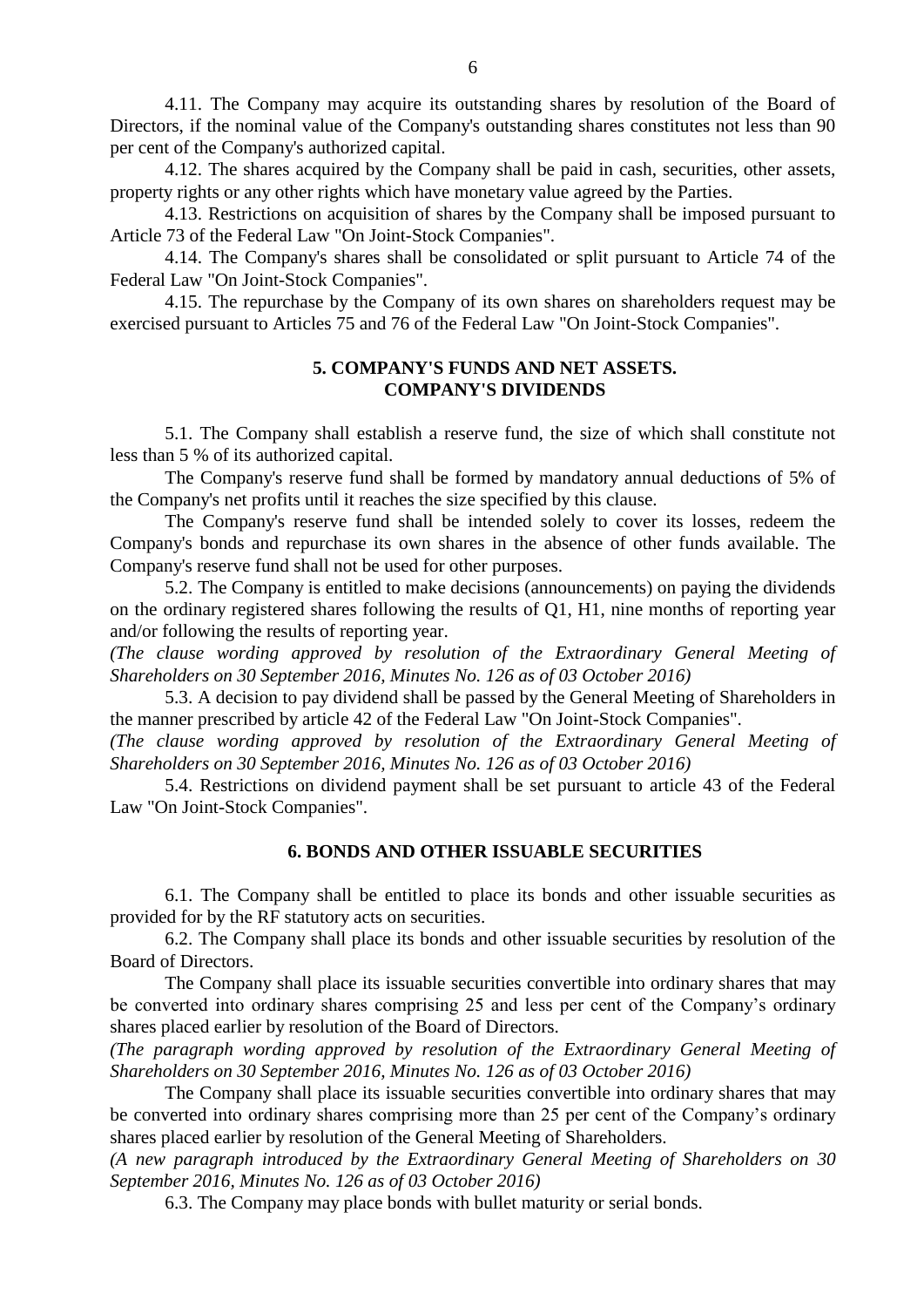The bonds may be redeemed for cash or other property as prescribed by the relevant resolution regarding the bonds issue.

6.4. The Company shall be entitled to place bonds secured by the Company's certain property or bonds against security provided to the Company for the purposes of bonds issue by third parties or unsecured bonds.

6.5. The bonds may be registered or unregistered (bearer bonds).

6.6. Other terms and conditions of the bond issue and procedure for circulation of bonds and the Company's other issuable securities shall be established in accordance with applicable laws.

# **7. RIGHTS AND OBLIGATIONS OF SHAREHOLDERS – HOLDERS OF ORDINARY SHARES**

7.1. Each ordinary share in the Company shall confer upon its holder an equal scope of rights.

7.2. The holders of the Company's ordinary shares may attend the General Meeting of Shareholders and have the right to vote on any matters within its competence, receive dividends and a part of the Company's assets in the event of its liquidation.

7.3. The Shareholders shall be entitled to:

- receive information on the Company's activities, state of its assets and the amount of its losses and profits;

- transfer voting right;

- succeed or sell their shares to the Company or any other person followed by the relevant amendments introduced to the Shareholder Register.

The Company's Shareholders shall have any other rights provided for by the laws and these Articles of Association.

*(A new paragraph introduced by the Extraordinary General Meeting of Shareholders on 30 September 2016, Minutes No. 126 as of 03 October 2016)*

7.4. The Shareholders shall:

- keep confidential any information regarding the Company's activities;

- take part in making corporate decisions without which the company may not continue its business activities pursuant to the law, if their participation is required to make such decisions;

- not take any actions that are knowingly intended for causing harm to the Company;

- not take any actions (omission) that render significantly difficult or impossible achievement of the objectives that the Company is established for.

The Shareholders shall have any other obligations provided for by the laws of the Russian Federation.

*(The clause wording approved by resolution of the Extraordinary General Meeting of Shareholders on 30 September 2016, Minutes No. 126 as of 03 October 2016)*

## **8. THE COMPANY'S SHAREHOLDER REGISTER**

*(The section is deemed null and void by the Extraordinary General Meeting of Shareholders on 30 September 2016, Minutes No.126 as of 03 October 2016)*

#### **9. MANAGEMENT BODIES**

#### **General Meeting of Shareholders**

9.1. The General Meeting of Shareholders shall be the Company's highest management body.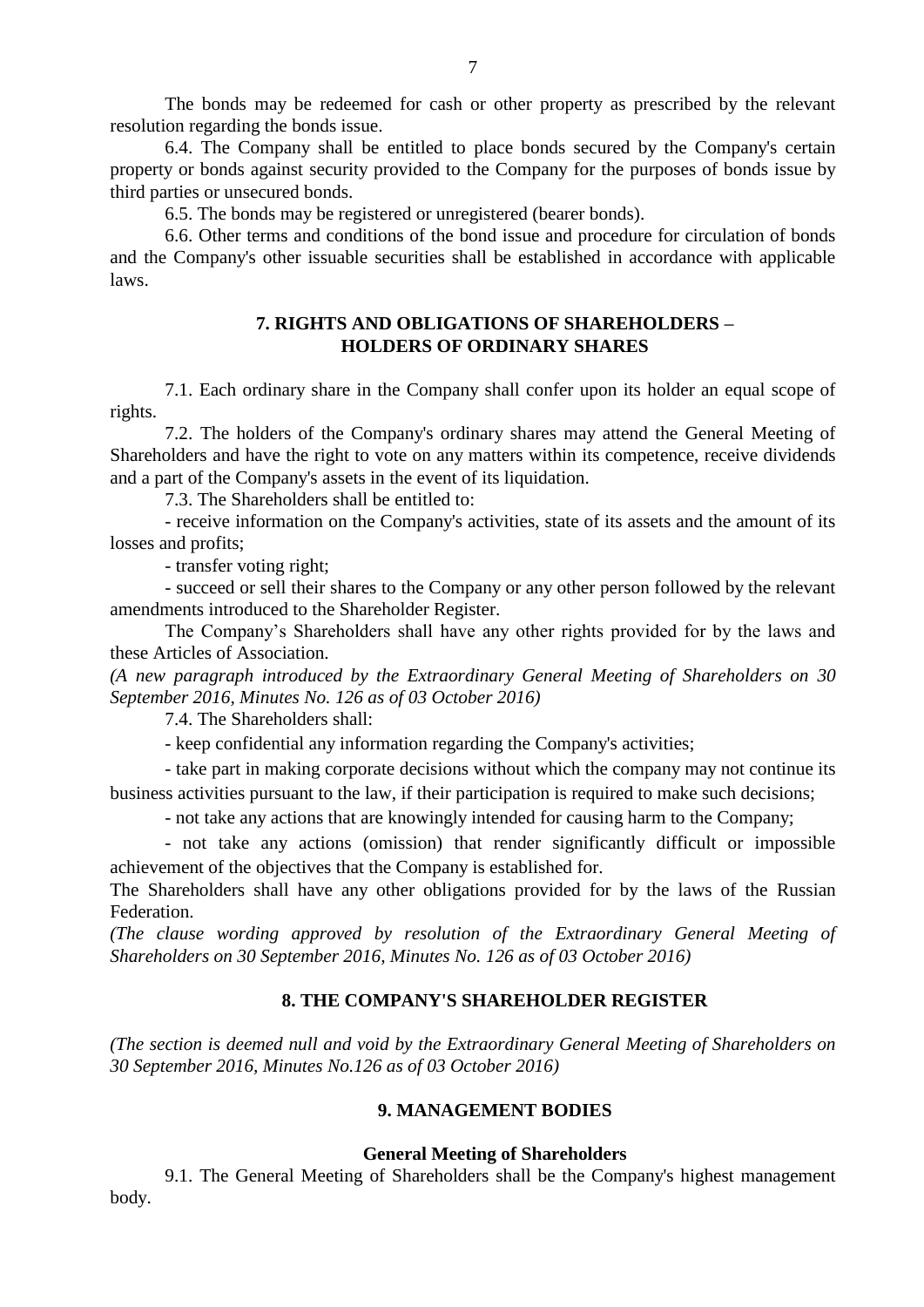The Company shall hold General Meetings of Shareholders annually.

The Annual General Meeting of Shareholders shall be convened within the timeframe set by the Board of Directors, but not earlier than two months and not later than six months after the end of each reporting year. Any General Meeting of Shareholders other than the Annual General Meeting of Shareholders shall be deemed extraordinary.

*(The paragraph wording approved by the Extraordinary General Meeting of Shareholders on 30 September 2019, Minutes No. 133 as of 1 October 2019)*

9.2. The following matters shall be deemed to fall within the competence of the General Meeting of Shareholders:

1) introduction of amendments to the Company's Articles of Association or approval of the restated Articles of Association of the Company;

2) reorganization of the Company;

3) winding up of the Company, appointment of a liquidation commission, adoption of interim and final liquidation balance sheets;

4) election of members of the Company's Board of Directors and early termination of their powers;

5) determining the number, par value, class (type) of authorized shares and the rights attaching thereto;

6) increase of the Company's authorized capital through increasing the par value of shares or placing additional shares except when these Articles of Association, in accordance with the Federal Law "On Joint-Stock Companies", put the increase of the Company's authorized capital into the scope of authority of the Board of Directors;

*(The subclause wording approved by resolution of the Extraordinary General Meeting of Shareholders on 30 September 2016, Minutes No. 126 as of 03 October 2016)*

7) reduction of the Company's authorized capital via decrease of the nominal value of shares, acquisition of a part of the shares to reduce their total number, as well as redemption of the acquired or repurchased shares;

8) election of members of the Company's Revision Commission and early termination of their powers;

9) appointment of the Company's auditor;

10) approval of the Company's annual report and annual accounting (financial) statements;

*(The subclause wording approved by resolution of the Extraordinary General Meeting of Shareholders on 30 September 2016, Minutes No. 126 as of 03 October 2016)*

11) establishing the procedure of conduct of the General Meeting of Shareholders;

12) election of members of the Counting Commission and early termination of their powers;

13) split and consolidation of the Company's shares;

14) making decisions on consent for closing or subsequent approval of transactions in the cases provided for by Article 83 of the Federal Law "On Joint-Stock Companies";

*(The subclause wording approved by resolution of the Extraordinary General Meeting of Shareholders on 30 September 2016, Minutes No. 126 as of 03 October 2016)*

15) making decisions on consent for closing or subsequent approval of major transactions in the cases provided for by article 79 of the Federal Law "On Joint-Stock Companies";

*(The subclause wording approved by resolution of the Extraordinary General Meeting of Shareholders on 30 September 2016, Minutes No. 126 as of 03 October 2016)*

16) acquisition of the Company's outstanding shares in the cases provided for by the Federal Law "On Joint-Stock Companies";

17) making decisions on participation in financial and industrial groups, associations and other commercial organizations;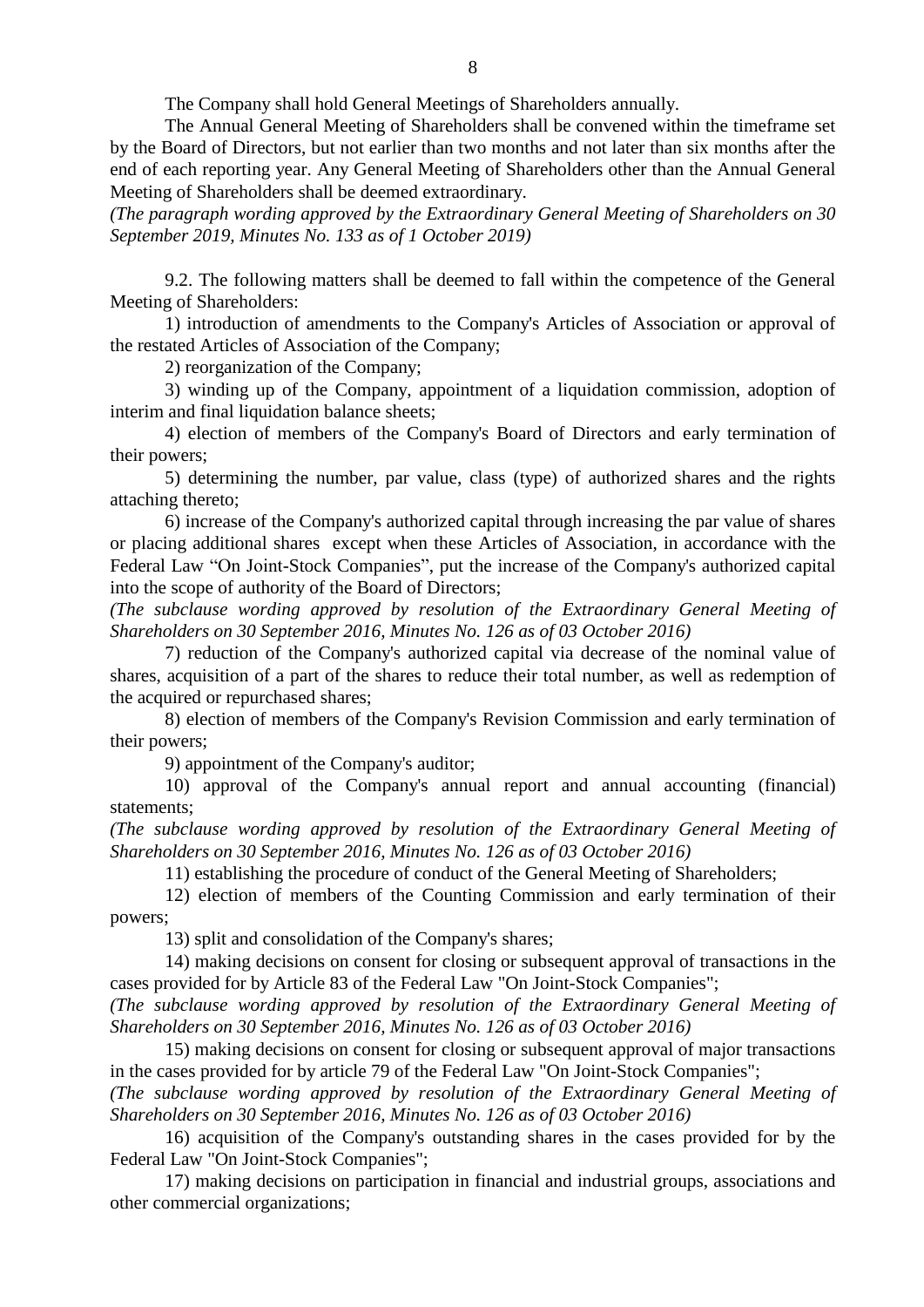*(The subclause wording approved by resolution of the Extraordinary General Meeting of Shareholders on 30 September 2016, Minutes No. 126 as of 03 October 2016)*

18) approval of internal documents regulating activity of the Company's bodies;

19) forming the Company's sole executive body and early termination of its powers;

20) payment (declaration) of dividends based on the results of the first quarter, half year and nine months of the reporting year;

*(The subclause wording approved by resolution of the Extraordinary General Meeting of Shareholders on 30 September 2016, Minutes No. 126 as of 03 October 2016)*

20.1) distribution of profit (including payment (declaration) of dividends, except for the payment (declaration) of dividends based on the results of the first quarter, half year and nine months of the reporting year) and loss of the Company based on the results of the reporting year; *(The subclause introduced by the Extraordinary General Meeting of Shareholders on 30 September 2016, Minutes No. 126 as of 03 October 2016)*

21) transfer of powers of the sole executive body to a management company or a trustee and termination of their powers;

21.1) making decisions on filing an application to list the Company's shares and/or issuable securities of the Company convertible into its shares;

*(The subclause introduced by the Annual General Meeting of Shareholders on 18 April 2014, Minutes No.120 as of 18 April 2014)*

22) resolving on any other matters provided for by the Federal Law "On Joint-Stock Companies".

No matters referred to the competence of the General Meeting of Shareholders shall be delegated to be resolved by the Company's Board of Directors or executive body.

9.3. The General Meeting of Shareholders shall not have the right to consider and make decisions on the matters falling outside of its competence under the Federal Law "On Joint-Stock Companies".

*(The clause wording approved by resolution of the Extraordinary General Meeting of Shareholders on 30 September 2016, Minutes No. 126 as of 03 October 2016)*

9.4. Resolutions on the matters specified in Subclauses 1-3, 5, 15, 16 and 21.1 of Clause 9.2 of this section shall be passed by the General Meeting of Shareholders by a majority of threefourths of the votes of shareholders holding the voting shares and present at the General Meeting of Shareholders, unless otherwise provided for by the Federal Law "On Joint-Stock Companies". A resolution on other matters falling within the competence of the General Meeting of Shareholders shall be passed by a majority vote of the holders of voting shares present at the

meeting, unless otherwise provided for by the Federal Law "On Joint-Stock Companies". *(The paragraph wording approved by resolution of the Extraordinary General Meeting of* 

*Shareholders on 30 September 2016, Minutes No.126 as of 03 October 2016)*

Resolutions on matters specified in Subclauses 2, 6, 7, 13-18, 20 and 21 of Clause 9.2 hereof, shall be adopted by the General Meeting of Shareholders only as advised by the Board of Directors.

*(The paragraph wording approved by resolution of the Extraordinary General Meeting of Shareholders on 30 September 2016, Minutes No. 126 as of 03 October 2016)*

A resolution on the matter specified in [Subclauses 21.1 of Clause 9.2](consultantplus://offline/ref=4461179F46314E924976B81F9009020B6A43D9588906286A902F0C5E0FD8D9E6EA2953AEA7B7C176eDtAH) hereof shall enter into force provided that the total number of shares (with respect to which redemption requests have been filed) does not exceed the number of shares which may be redeemed by the Company with due account of the limitation established by Clause [5 of Article 76 o](consultantplus://offline/ref=4461179F46314E924976B81F9009020B6A43D9588906286A902F0C5E0FD8D9E6EA2953AEA7B6C678eDt4H)f the Federal Law "On Joint-Stock Companies".

*(A new paragraph introduced by the Annual General Meeting of Shareholders on 18 April 2014, Minutes No. 120 as of 18 April 2014)*

9.5. The General Meeting of Shareholders shall not be entitled to pass resolutions on the matters not included in the agenda of the meeting, nor shall they be entitled to change the agenda.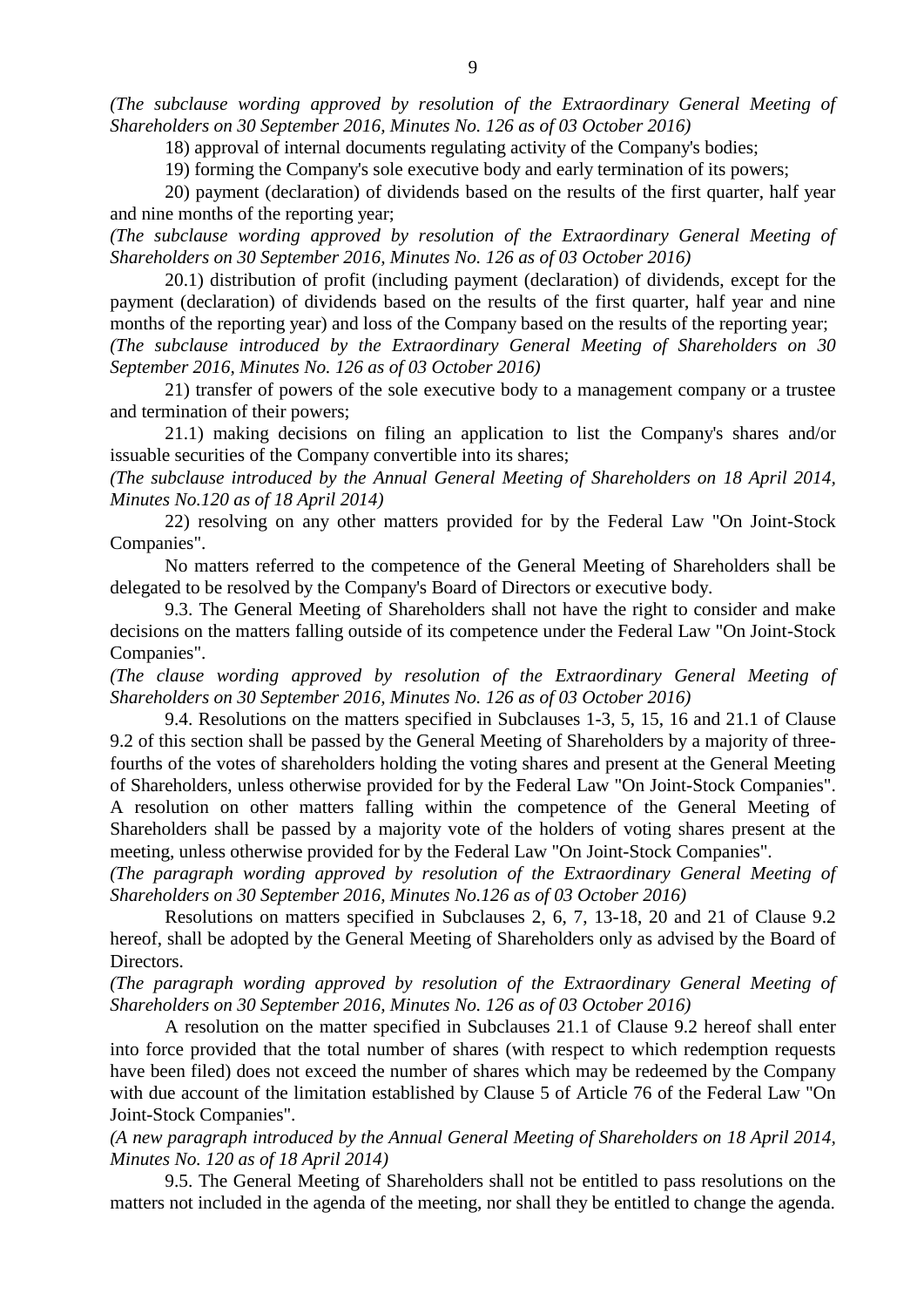9.6. The resolutions passed by the General Meeting of Shareholders and the voting results may be announced at the General Meeting of Shareholders, at which the voting took place, and shall be notified to the persons included in the list of those entitled to participate in the General Meeting of Shareholders, in form of a voting results report in the manner provided for notification of the shareholders of the General Meeting of Shareholders no later than four business days following the date of closing the General Meeting of Shareholders or the ballots submission closing date in case of holding the General Meeting of Shareholders through absentee voting.

If a nominee shareholder is registered in the Company's Shareholder Register as of the date of determining (recording) the persons entitled to participate in the General Meeting of Shareholders, the information contained in the voting results report shall be submitted to the nominee shareholder in accordance with the rules of securities laws of the Russian Federation for submitting the information and materials to the persons exercising their securities rights.

*(The clause wording approved by the Annual General Meeting of Shareholders on 18 April 2014, Minutes No. 120 as of 18 April 2014, and the Extraordinary General Meeting of Shareholders on 30 September 2016, Minutes No. 126 as of 03 October 2016)*

9.7. A General Meeting's resolution may be adopted without holding a formal meeting (i.e. without joint attendance by the Shareholders for discussing agenda items and resolving on those put to the vote), but rather by absentee voting.

*(The clause approved by the Extraordinary General Meeting of Shareholders on 30 September 2016, Minutes No. 126 as of 03 October 2016)*

9.8. A notice of the forthcoming General Meeting of Shareholders shall be served at least 21 days prior to holding the meeting, unless any other term is provided for by the laws in force. *(The paragraph wording approved by the Extraordinary General Meeting of Shareholders on 30 September 2019, Minutes No. 133 as of 1 October 2019)*

Within those time limits, the notice of the forthcoming General Meeting of Shareholders shall be brought to the attention of the persons entitled to participate in the General Meeting of Shareholders and registered in the Company's Shareholder Register by sending registered letters.

Within those time limits, the notice of the forthcoming General Meeting of Shareholders shall be brought to the attention of the persons entitled to participate in the General Meeting by its publishing at the Company's official website in the Internet at [\(www.novatek.ru\)](http://www.novatek.ru/).

In case a nominee shareholder is registered in the Company's Shareholder Register, the notice of the General Meeting of Shareholders, as well as the information (materials) to be provided to the persons entitled to participate in the General Meeting of Shareholders, during the preparation to the General Meeting of Shareholders shall be submitted (sent) in accordance with the rules of securities laws for submitting the information and materials to the persons exercising their securities rights.

*(The clause wording approved by resolution of the Annual General Meeting of Shareholders on 18 April 2014, Minutes No. 120 as of 18 April 2014, and the Extraordinary General Meeting of Shareholders on 30 September 2016, Minutes No. 126 as of 03 October 2016)*

9.9. The shareholder(s) holding in aggregate at least 2 per cent of the Company's voting shares shall be entitled to propose items on the agenda of the Annual General Meeting of Shareholders and nominate candidates to the Board of Directors, Revision Commission and Counting Commission, the number of which cannot exceed the number of members of the relevant body. Such proposals shall be submitted to the Company within 60 days following the end of the reporting year.

In case the proposed agenda of Extraordinary General Meeting of Shareholders (EGM) includes an item on electing members of the Company's Board of Directors and/or forming the Company's sole executive body, one or more shareholders holding in aggregate not less than 2 per cent of the Company's voting shares shall be entitled to nominate candidates to the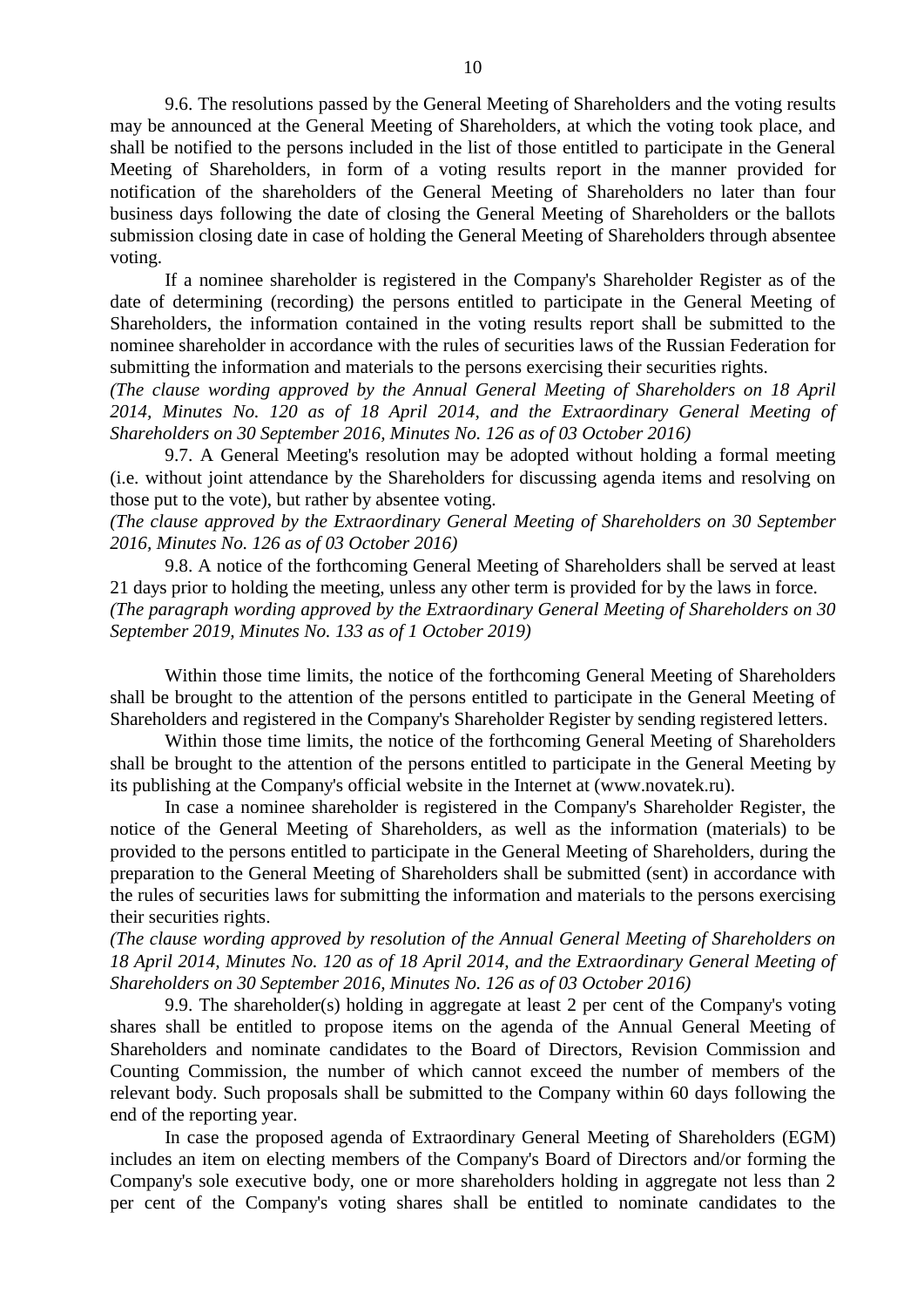Company's Board of Directors whereby their number may not exceed the number of members of the Company's Board of Directors or to nominate a candidate to the Company's sole executive body.

Such proposal shall be received by the Company not less than 30 days before the EGM date.

A proposal to include items on the agenda of a General Meeting of Shareholders shall contain the wording of each item proposed, whereas a proposal regarding the nominees shall state the name and details of identification document (series and/or number, date and place of issue, issuing authority) of each nominee, the name of the body to which it is nominated for election and other details required under the Articles of Association or the Company's internal regulations. A proposal to include items on the agenda of a General Meeting of Shareholders may include draft resolutions on each proposed item.

*(The clause wording approved by resolution of the Extraordinary General Meeting of Shareholders on 15 October 2009, Minutes No. 108 as of 21 October 2009, and the Extraordinary General Meeting of Shareholders on 30 September 2016, Minutes No. 126 as of 03 October 2016)*

9.10. The Board of Directors shall consider the received proposals and make a decision on entering them on the agenda of the General Meeting of Shareholders or refuse to include the proposal not later than 5 days following the deadline set by Subclause 9.9 hereof. The item proposed by shareholders (shareholder) shall be included in the agenda of the General Meeting of Shareholders, as well as nominated candidates shall be included in the list of candidates to be elected to the Company's relevant body except in cases where:

- shareholder(s) exceeded the term set by Clause 9.9. hereof;

- shareholder(s) does(do) not own the required number of the Company's voting shares provided for by Clause 9.9. hereof;

- the proposed items do not comply with requirements set out by clause 9.9. hereof;

- the item proposed on the agenda of the General Meeting of Shareholders is beyond its competence and/or does not meet requirements of the Federal Law "On Joint-Stock Companies" and other statutory acts of the Russian Federation.

9.11. A motivated decision of the Company's Board of Directors denying inclusion of any item on the agenda of the General Meeting of Shareholders or inclusion of a candidate in the list of nominees to be elected to the Company's relevant body shall be sent to the shareholder(s), who proposed the item or nominated the candidate, not later than three days following the date of receipt thereof. If those proposals are made to the Company by any persons that are not registered in the Company's Shareholder Register and that have given directions (instructions) to the person accounting their rights to the shares, that decision of the Company's Board of Directors shall be sent to those persons not later than three days from the date it is accepted in accordance with the rules of securities laws of the Russian Federation for submitting the information and materials to the persons exercising their securities rights.

*(The paragraph wording approved by resolution of the Extraordinary General Meeting of Shareholders on 30 September 2016, Minutes No. 126 as of 03 October 2016)*

The Company's Board of Directors shall not be entitled to amend the wording of the items proposed on the agenda of the General Meeting of Shareholders and the wording of resolutions on such items.

9.12. Along with the items proposed by shareholders to be included in the agenda of the General Meeting of Shareholders, as well as with the candidates proposed by shareholders to form a relevant body, the Company's Board of Directors shall be entitled to include at its own discretion items and/or candidates for election to the relevant body of the company in the agenda of the General Meeting of Shareholders. The number of candidates proposed by the Company's Board of Directors may not exceed the number of members of the relevant body. .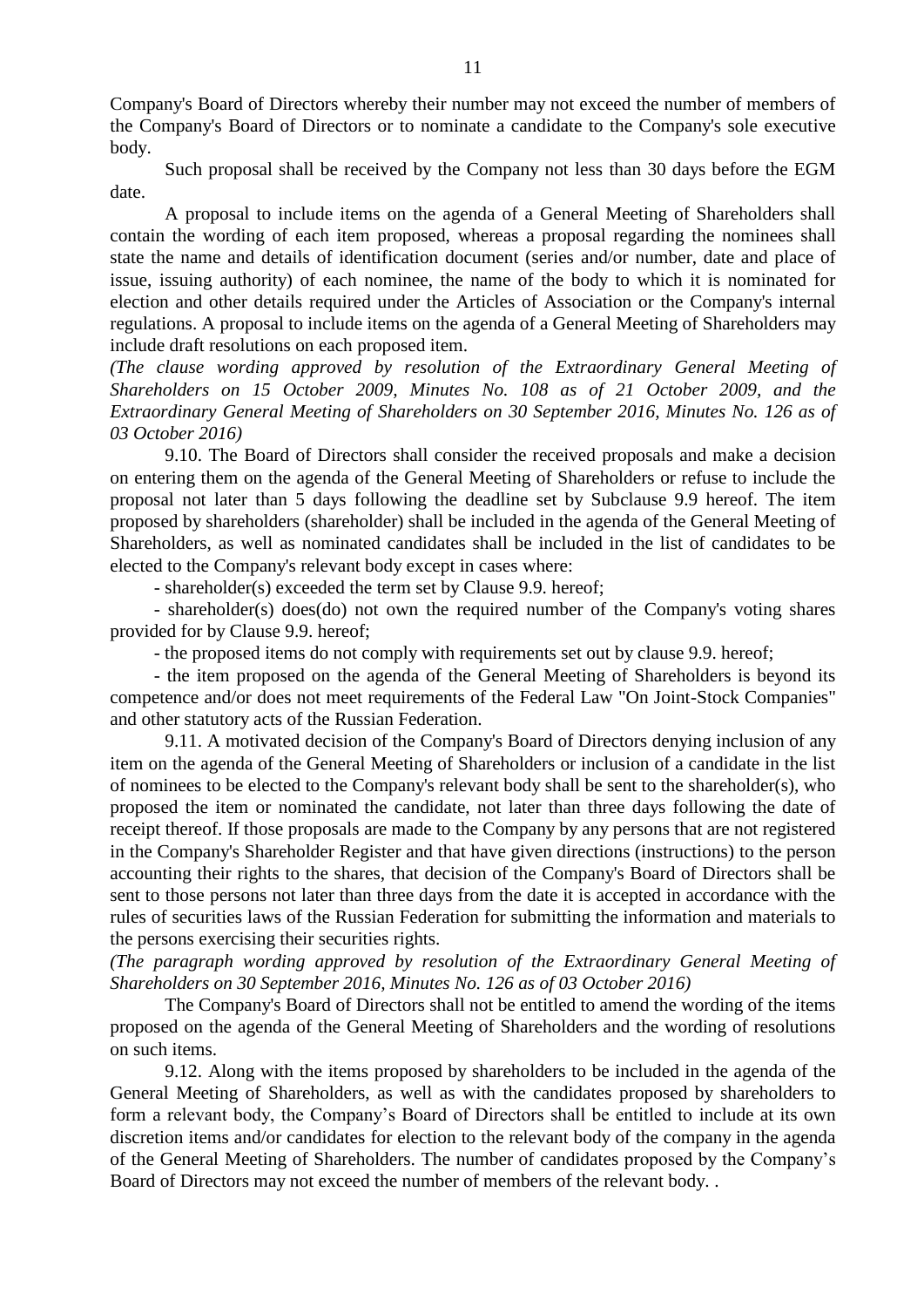*(The clause wording approved the Extraordinary General Meeting of Shareholders on 30 September 2019, Minutes No. 133 as of 1 October 2019)*

9.13. In preparing the General Meeting of Shareholders, the Company's Board of Directors shall determine the following:

- form of the General Meeting of Shareholders (joint attendance or absentee voting);

- date, place and time of the forthcoming General Meeting of Shareholders, time of starting the registration of persons participating in the General Meeting, mailing address at which the completed ballots may be forwarded, or in the event the General Meeting of Shareholders is conducted in the form of absentee voting - a deadline for acceptance of completed ballots and the mailing address to which the completed ballots shall be sent;

*(The paragraph wording approved by the Annual General Meeting of Shareholders on 18 April 2014, Minutes No. 120 as of 18 April 2014)*

- date as of which the persons entitled to participate in the General Meeting of Shareholders are determined (recorded);

*(The paragraph wording approved by resolution of the Extraordinary General Meeting of Shareholders on 30 September 2016, Minutes No. 126 as of 03 October 2016)*

- agenda of the General Meeting of Shareholders;

- procedure of notifying the Shareholders of the forthcoming General Meeting of Shareholders;

- list of information (materials) to be submitted to the shareholders while preparing for the forthcoming General Meeting of Shareholders and its provision procedure;

- form and text of the voting ballot in case of ballot voting and wordings of decisions on the items on the agenda of the General Meeting of Shareholders that shall be sent electronically (in the form of electronic documents) to the nominee shareholders registered in the Company's Shareholder Register;

*(The paragraph wording approved by resolution of the Extraordinary General Meeting of Shareholders on 30 September 2016, Minutes No. 126 as of 03 October 2016)*

- a deadline for accepting the shareholders' proposals regarding the nominees to the Company's Board of Directors, if the agenda of the Extraordinary General Meeting of Shareholders contains the item on the election of members of the Company's Board of Directors. *(A new paragraph introduced by the Extraordinary General Meeting of Shareholders on 30 September 2016, Minutes No. 126 as of 03 October 2016)*

The Board of Directors may decide to use telecommunications for providing the shareholders with remote access to participation in the General Meeting of Shareholders by sending filled in ballots by e-mail and/or filling in an electronic form of ballots at a website.

*(A new paragraph introduced by the Extraordinary General Meeting of Shareholders on 30 September 2016, Minutes No. 126 as of 03 October 2016)*

In this case the Board of Directors shall determine the e-mail address whereto the filled in ballots may be sent and/or the address of the site in the Internet where the electronic form of ballot may be filled in.

*(A new paragraph introduced by the Extraordinary General Meeting of Shareholders on 30 September 2016, Minutes No. 126 as of 03 October 2016)*

9.14. The Extraordinary General Meeting of Shareholders shall be convened by resolution of the Company's Board of Directors on its own initiative, as well as on request of the Revision Commission, the Company's auditor and the shareholder(s) holding in aggregate not less than 10 per cent of the Company's voting shares as of the request date.

The Company's Board of Directors shall not be entitled to amend the wording of items on the agenda, the wording of resolutions on such items or change the proposed form of the Extraordinary General Meeting of Shareholders convened on request of the Revision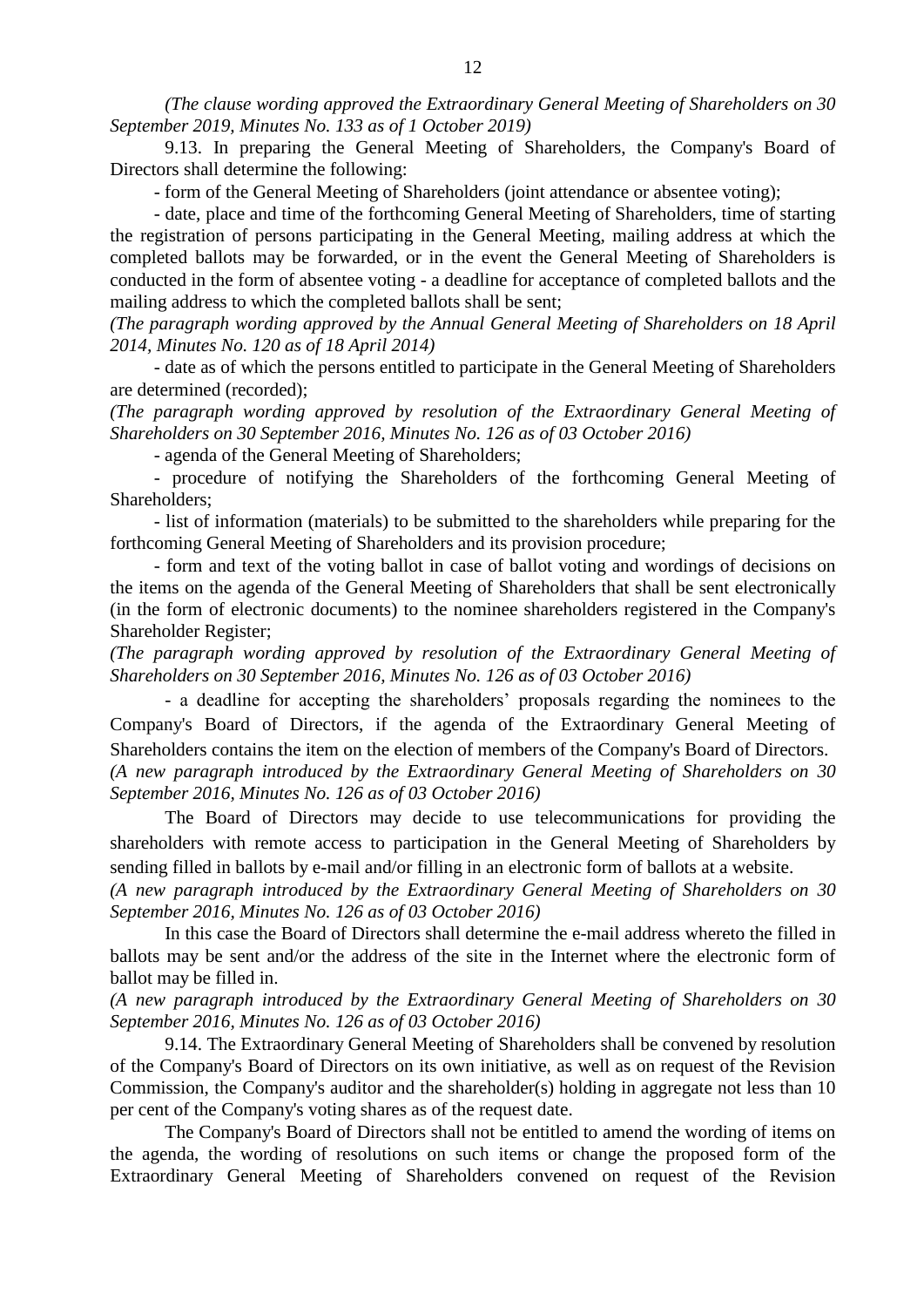Commission, the Company's Auditor or shareholder(s) holding in aggregate not less than 10 per cent of the Company's voting shares.

The Extraordinary General Meeting of Shareholders convened on request of the persons or bodies authorized to do so shall be conducted within 40 days after the request is made to convene the Extraordinary General Meeting of Shareholders.

*(The paragraph wording approved by resolution of the Extraordinary General Meeting of Shareholders on 30 September 2016, Minutes No. 126 as of 03 October 2016)*

Where the agenda proposed includes the item on election of the Board of Directors' members, the General Meeting shall be convened within 75 days after submission of the request for convocation of the Extraordinary General Meeting of Shareholders. In this case the Company's Board of Directors shall determine the date until which the shareholders' proposals for the nominees for election to the Company's Board of Directors shall be accepted.

*(A new paragraph introduced by resolution of the Annual General Meeting of Shareholders on 18 April 2014, Minutes No. 120 as of 18 April 2014, and its wording amended by the Extraordinary General Meeting of Shareholders on 30 September 2016, Minutes No. 126 as of 03 October 2016)*

In cases where according to [Articles 68-](consultantplus://offline/ref=96DC83258B09A641079416F3DA8D6B642C2279B41C33764838606AE44474051FBDE6851C568C88B4cA11F)[70](consultantplus://offline/ref=96DC83258B09A641079416F3DA8D6B642C2279B41C33764838606AE44474051FBDE6851C568C8BBFcA17F) of the Federal Law "On Joint-Stock-Companies" the Company's Board of Directors is obliged to decide on holding an Extraordinary General Meeting of Shareholders, such General Meeting of Shareholders shall be held within 40 days after the decision to hold it was made by the Company's Board of Directors.

*(A new paragraph introduced by the Annual General Meeting of Shareholders on 18 April 2014, Minutes No. 120 as of 18 April 2014)*

In cases where, according to the Federal [Law](consultantplus://offline/ref=650144EFB34E53FF2CFB952AE33E99F0845A2BE581E792A6E4BE6D254921FAF927433E152D923FA1X5zDF) "On Joint-Stock Companies", the Company's Board of Directors is obliged to decide on holding an Extraordinary General Meeting of Shareholders to elect the members of the Company's Board of Directors, such General Meeting of Shareholders shall be held within 70 days after the decision to hold it was made by the Board of Directors.*(The paragraph wording introduced by resolution of the Annual General Meeting of Shareholders on 18 April 2014, Minutes No. 120 as of 18 April 2014, and its wording amended by the Extraordinary General Meeting of Shareholders on 30 September 2016, Minutes No. 126 as of 03 October 2016)*

A request to convene the Extraordinary General Meeting of Shareholders shall include the items proposed on its agenda. The request to convene the Extraordinary General Meeting of Shareholders may contain draft resolutions on each of the proposed agenda items, as well as the proposed form of the Extraordinary General Meeting of Shareholders.

If the request to convene the Extraordinary General Meeting of Shareholders is initiated by a shareholder(s) it shall contain the name of such shareholder(s) requesting to convene the Extraordinary General Meeting of Shareholders, as well as the number, class (type) of the shares it holds. It shall be signed by a person(s) requesting to convene the Extraordinary General Meeting of Shareholders.

A decision to convene or refuse from convening the Extraordinary General Meeting of Shareholders shall be passed by the Company's Board of Directors within 5 days after the request is made. The decision to refuse from convening the Extraordinary General Meeting of Shareholders may be made if:

- the procedure stipulated by the Federal Law "On Joint-Stock Companies" for submitting a request to convene an Extraordinary General Meeting of Shareholders has not been observed; *(The paragraph wording approved by resolution of the Extraordinary General Meeting of Shareholders on 30 September 2016, Minutes No. 126 as of 03 October 2016)*

- the shareholders (shareholder) requesting to convene an Extraordinary General Meeting of Shareholders hold less than 10 per cent of the Company's voting shares;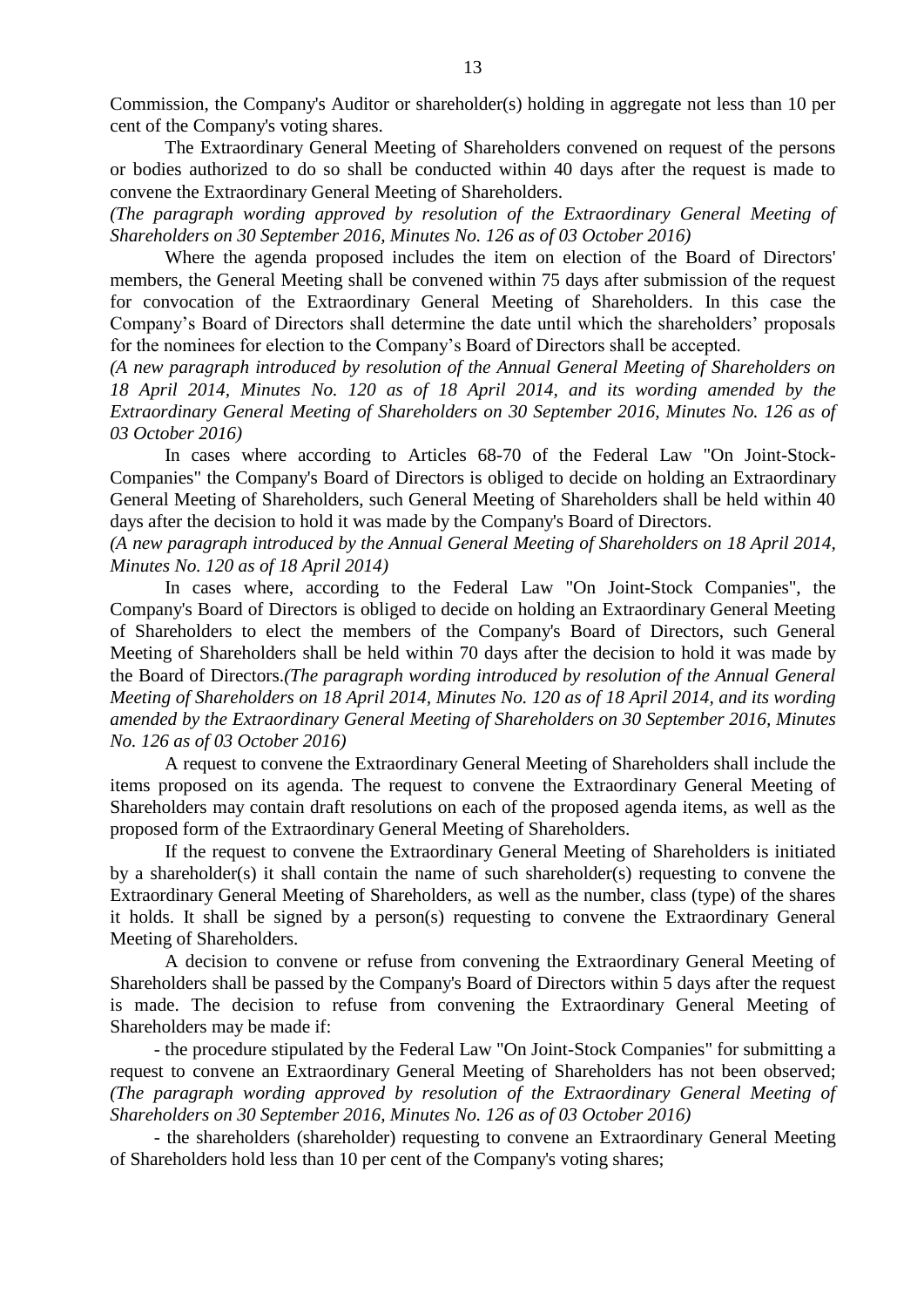- none of the matters proposed for the agenda of Extraordinary General Meeting of Shareholders falls within its competence and/or complies with the provisions of the Federal Law "On Joint-Stock Companies" and other statutory acts of the Russian Federation.

*(The paragraph wording approved by the Extraordinary General Meeting of Shareholders on 15 October 2009, Minutes No. 108 as of 21 October 2009)*

A resolution of the Company's Board of Directors convening the Extraordinary General Meeting of Shareholders or a reasonable resolution to refuse from its convocation shall be forwarded to the persons requesting such convocation not later than 3 days after the day such resolution is passed. If the request to convene the Extraordinary General Meeting of Shareholders is received by the Company from any persons that are not registered in the Company's Shareholder Register and that have given directions (instructions) to the person accounting their rights to the shares, that decision of the Company's Board of Directors shall be sent to those persons not later than three days from the day it is made in accordance with the rules of securities laws of the Russian Federation for submitting the information and materials to the persons exercising their securities rights.

*(The paragraph wording approved by resolution of the Extraordinary General Meeting of Shareholders on 15 October 2009, Minutes No. 108 as of 21 October 2009, and the Extraordinary General Meeting of Shareholders on 30 September 2016, Minutes No. 126 as of 03 October 2016)*

*(The paragraph is deemed null and void by the Extraordinary General Meeting of Shareholders on 30 September 2016, Minutes No. 126 as of 03 October 2016)*

9.15. The Counting Committee shall verify credentials and register persons attending the General Meeting of Shareholders, determine if the General Meeting of Shareholders is in quorum, explain matters arising out of exercising by shareholders (or their representatives) of their voting right at the general meeting, clarify the procedure of voting on the items put to the vote, ensure compliance with the established voting procedure and the right of shareholders to take part in voting, count the votes and sum up voting results, draw up minutes on voting results and hand over the voting ballots to the archives.

*(The paragraph is deemed null and void by the Extraordinary General Meeting of Shareholders on 30 September 2016, Minutes No. 126 as of 03 October 2016)*

9.16. Any shareholder shall have the right to attend the General Meeting of Shareholders personally or through its representative. The shareholder's representative at the General Meeting of Shareholders shall act within the powers provided for by the Federal Laws or Acts of the competent federal or local authorities or under a power of attorney executed in writing under Clauses 3 and 4 of Article 185.1 of the Civil Code of the Russian Federation or notarized.

*(The paragraph wording approved by resolution of the Extraordinary General Meeting of Shareholders on 30 September 2016, Minutes No. 126 as of 03 October 2016)*

If any shares are transferred after the established date of determining (fixing) the persons entitled to participate in the General Meeting of Shareholders but before the date of the meeting, a person entitled to take part in the General Meeting of Shareholders shall issue a power of attorney to the transferee or vote at the General Meeting of Shareholders in accordance with the transferee's instructions, if it is provided for by the share transfer agreement.

*(The paragraph wording approved by the Annual General Meeting of Shareholders on 18 April 2014, Minutes No. 120 as of 18 April 2014 and by the Extraordinary General Meeting of Shareholders on September 30 2019, Minutes No. 133 as of 1 October 2019)*

9.17. The General Meeting of Shareholders shall be deemed duly constituted, if the shareholders having in aggregate more than a half of the voting rights on the Company's outstanding shares take part in the meeting.

In the absence of quorum required to conduct the Annual General Meeting of Shareholders, an adjourned General Meeting of Shareholders with the same agenda shall be conducted. In the absence of quorum required to conduct the Extraordinary General Meeting of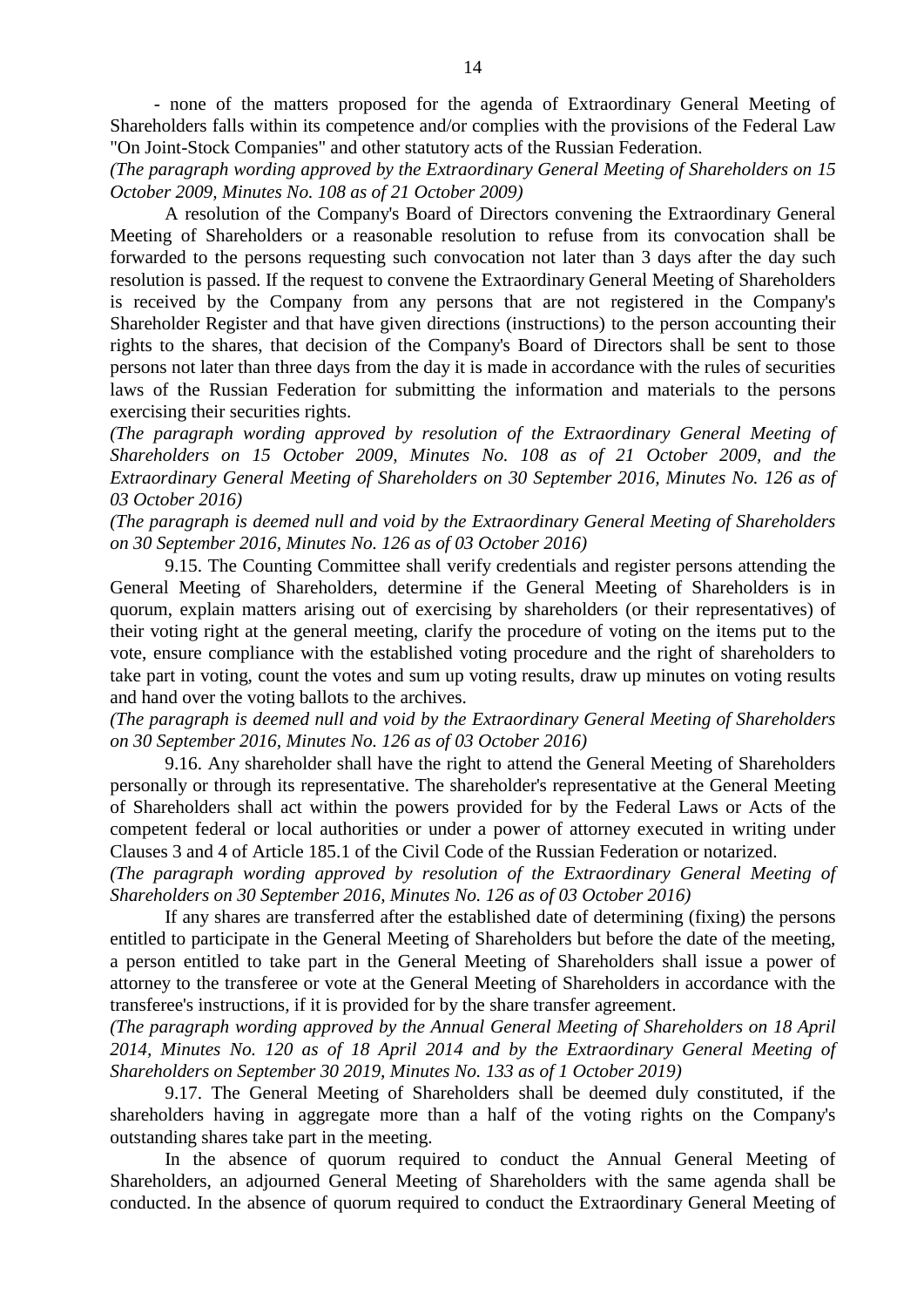Shareholders, an adjourned Extraordinary General Meeting of Shareholders with the same agenda may be conducted.

An adjourned General Meeting of Shareholders shall be deemed duly constituted, if the shareholders holding in aggregate no less than 30 per cent of voting rights on the Company's outstanding shares take part in the meeting.

In holding an adjourned General Meeting of Shareholders in less than 40 days after the invalid General Meeting of Shareholders, the persons entitled to participate in the General Meeting of Shareholders shall be determined (fixed) as of the date when the persons entitled to participate in the invalid General Meeting of Shareholders were determined (fixed).

*(The paragraph wording approved by the Extraordinary General Meeting of Shareholders on 30 September 2019, Minutes No. 133 as of 1 October 2019)*

9.18. The voting principle at the General Meeting of Shareholders shall be "one vote per voting share", save for cumulative voting as provided for by the Federal Law "On Joint-Stock Companies".

*(The clause wording approved by the Extraordinary General Meeting of Shareholders on 30 September 2016, Minutes No. 126 as of 03 October 2016)*

9.19. The voting on agenda items of a General Meeting of Shareholders shall be performed by voting ballots.

The ballot voting shall be equal to the Company's registrar receipt of notices of expression of will of the persons that are entitled to participate in the General Meeting of Shareholders, not registered in the Company's Shareholder Register and that have given directions (instructions) on the voting to the persons accounting their rights to the shares in accordance with the securities laws of the Russian Federation.

If the Board of Directors decides to use telecommunications for providing the remote access to participation in the General Meeting of Shareholders, the voting may held by sending filled in ballots by e-mail or filling in the electronic form of ballots at a website.

The voting ballot shall be sent or served against signature to each person registered in the Company's Shareholder Register and entitled to participate in the General Meeting of Shareholders within the terms provided for by the laws.

The ballots shall be delivered by registered mail.

*(The clause wording approved by the Extraordinary General Meeting of Shareholders on 30 September 2016, Minutes No. 126 as of 03 October 2016)*

9.20. The minutes of the General Meeting of Shareholders shall be made in two original copies not later than 3 business days after its closing date. Both original copies shall be signed by the Chairman and the Secretary of the General Meeting of Shareholders.

The minutes of the General Meeting of Shareholders shall be posted on the Company's website in the Internet not later than 2 business days after the minutes have been drawn up. *(The clause wording approved by the Annual General Meeting of Shareholders on 18 April* 

*2014, Minutes No.120 as of 18 April 2014)*

9.21. The General Meeting of Shareholders shall be held in Moscow.

The procedure for holding an Annual General Meeting of Shareholders, Extraordinary General Meetings of Shareholders and other matters not covered by these Articles of Association shall be governed by the Regulations on the General Meeting of Shareholders of the Company adopted by the General Meeting of Shareholders.

*(The clause wording approved by the Annual General Meeting of Shareholders on 18 April 2014, Minutes No. 120 as of 18 April 2014, and the Extraordinary General Meeting of Shareholders on 30 September 2016, Minutes No. 126 as of 03 October 2016)*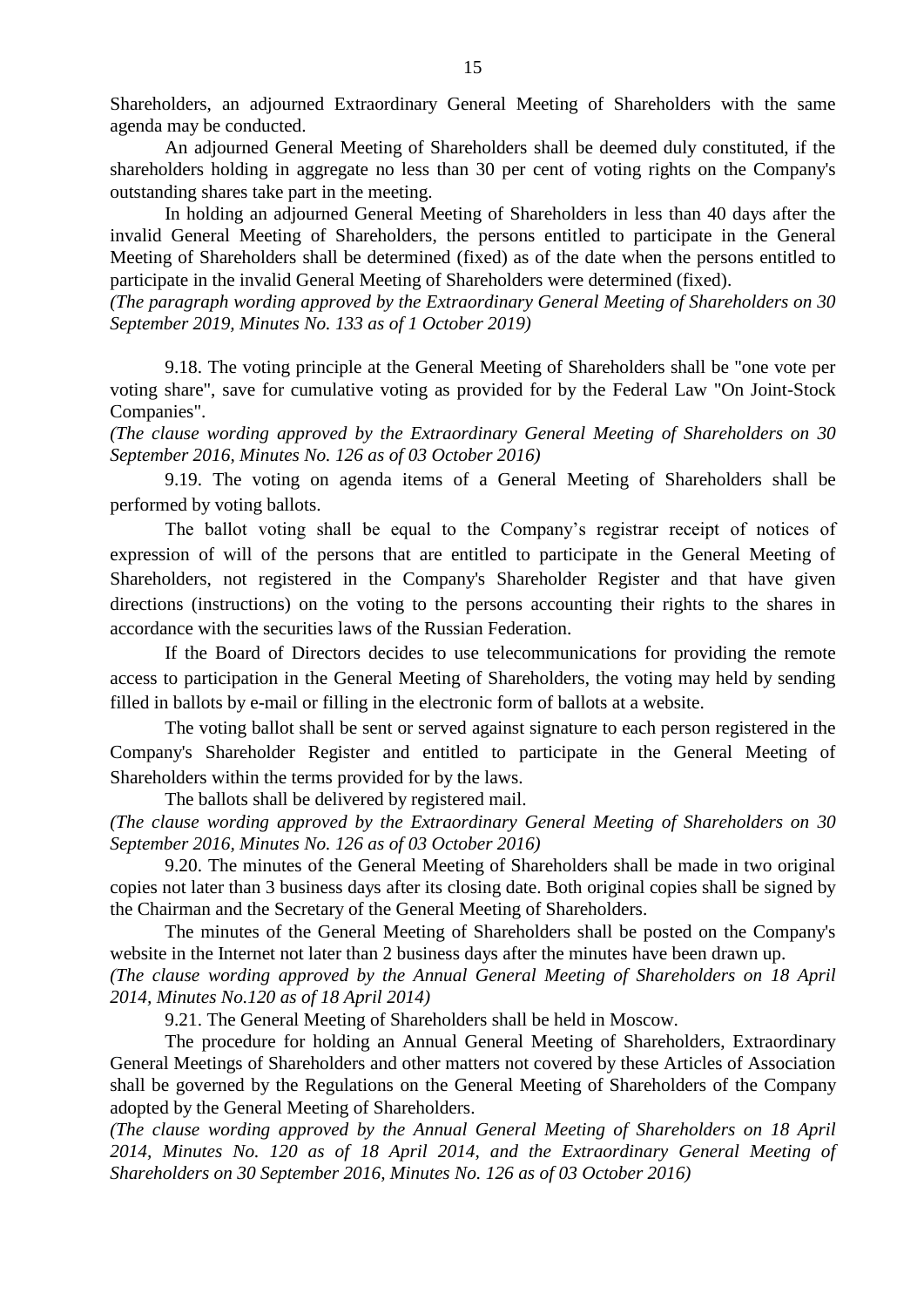#### **Board of Directors**

9.22. The Board of Directors shall perform overall management of the Company's activities, save for the matters referred by the Federal Law "On Joint-Stock Companies" to the competence of the General Meeting of Shareholders.

*(The paragraph wording approved by the Extraordinary General Meeting of Shareholders on 30 September 2016, Minutes No.126 as of 03 October 2016)*

The competence of the Board of Directors shall include the following matters:

1) defining priority lines of the Company's business;

2) convening Annual and Extraordinary General Meetings of Shareholders, save the events provided for by Clause 8, Article 55 of the Federal Law "On Joint-Stock Companies";

3) approving agenda of the General Meeting of Shareholders;

4) establishing the date of determining (fixing) the persons entitled to participate in the General Meeting of Shareholders and other matters referred to the competence of the Company's Board of Directors in accordance with the provisions of Chapter VII of the Federal Law "On Joint-Stock Companies" and related to preparation and conduct of the General Meeting of Shareholders;

*(The subclause wording approved by the Extraordinary General Meeting of Shareholders on 30 September 2019, Minutes No. 133 as of 1 October 2019)*

5) placing by the Company of additional shares into which the Company's placed preferred shares of a certain type, convertible into ordinary shares or preferred shares of other types, are converted, unless such placement is related to increasing the Company's authorized capital, as well as placing by the Company of bonds and other issuable securities, save for the shares;

*(The subclause wording approved by the Annual General Meeting of Shareholders on 18 April 2014, Minutes No.120 as of 18 April 2014)*

6) increase of the Company's authorized capital via placement by the Company by way of public subscription of additional shares comprising not more than 25 per cent of the ordinary shares placed earlier within the number and categories (types) of authorized shares, save as provided for by the laws in force;

*(The subclause wording approved by the Extraordinary General Meeting of Shareholders on 30 September 2016, Minutes No. 126 as of 03 October 2016)*

7) introducing amendments to the Company's Articles of Association as a result of placement of the Company's shares, including amendments related to the increase of the authorized capital;

8) appointment and dismissal of the head of the internal audit structural subdivision and agreeing upon appointment and dismissal of the Corporate Secretary;

*(The subclause wording approved by the Extraordinary General Meeting of Shareholders on 30 September 2016, Minutes No. 126 as of 03 October 2016)*

9) determination of price (monetary value) of assets, offering price or procedure of determining it, as well as issued securities redemption price in the cases provided for by the Federal Law "On Joint-Stock Companies";

*(The subclause wording approved by the Annual General Meeting of Shareholders on 18 April 2014, Minutes No.120 as of 18 April 2014)*

10) acquisition of the Company's outstanding shares, bonds or other securities in the cases provided for by the Federal Law "On Joint-Stock Companies" and other federal laws;

*(The subclause wording approved by the Annual General Meeting of Shareholders on 18 April 2014, Minutes No.120 as of 18 April 2014)*

11) forming the Company's collegial executive body (Management Board), including determination (change) of its quantitative composition, election and early termination of powers of its members, save the election of chairman of the collegial executive body (Chairman of the Management Board);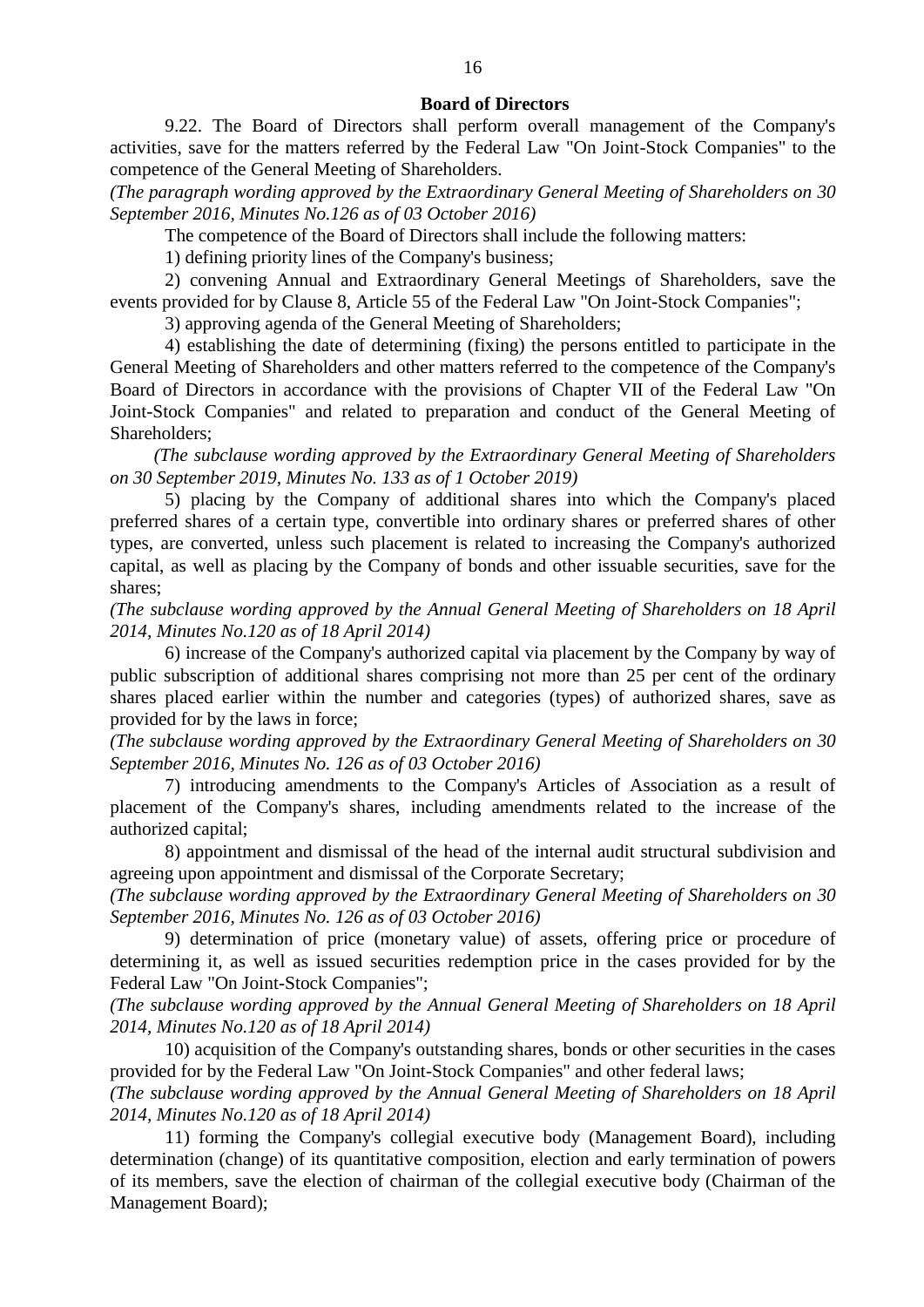*(The subclause wording approved by the Extraordinary General Meeting of Shareholders on 15 October 2009, Minutes No. 108 as of 21 October 2009)*

11.1) Forming the committees of the Board of Directors of the Company, approving internal documents setting forth their authority and methods of operation, determining the number of members, appointing the committee chairman and members and terminating their powers;

(*The subclause wording was additionally introduced by the Extraordinary General Meeting of Shareholders on 30 September 2019, Minutes No. 133 as of 1 October 2019)*

11.2) defining and acknowledging members of the Board of Directors of the Company as independent directors;

(*The subclause wording was additionally introduced by the Extraordinary General Meeting of Shareholders on 30 September 2019, Minutes No. 133 as of 1 October 2019)*

11.3) Defining the principles of and approaches to organizing risk management, internal controls and internal audit within the Company;

(*The subclause wording was additionally introduced by the Extraordinary General Meeting of Shareholders on 30 September 2019, Minutes No. 133 as of 1 October 2019)*

12) recommendations on the amount of remuneration and compensations payable to the members of the Company's Revision Commission and determination of the size of remuneration payable for the Auditor's services;

13) recommendations on the amount of dividend on the shares and its payment procedure;

14) using the Company's Reserve Fund and other funds;

15) approval of the Company's internal documents, save the internal documents which shall be approved by the General Meeting of Shareholders in accordance with the Federal Law "On Joint-Stock Companies", and the Company's other internal documents, which approval is referred by the Articles of Association to the competence of the Company's executive bodies;

16) establishment and liquidation of the Company's branches, opening and closing the Company's representative offices;

17) consent for closing or subsequent approval of transactions in the cases provided for by the Federal Law "On Joint-Stock Companies";

*(The subclause wording approved by the Extraordinary General Meeting of Shareholders on 30 September 2016, Minutes No. 126 as of 03 October 2016)*

18) consent for closing or subsequent approval of the transactions provided for by Chapter ХI of the Federal Law "On Joint-Stock Companies";

*(The subclause wording approved by the Extraordinary General Meeting of Shareholders on 30 September 2016, Minutes No.126 as of 03 October 2016)*

19) approval of the Company's registrar and the terms and conditions of the contract with such registrar, renewal and termination of the Contract with it;

20) approval of the Company's long-term and annual business plans, including investment projects approved under subclause 21 hereof;

21) making decisions on new investment projects or expansion of the existing investment projects, including those considered upon approval of the Company's long-term and annual business plans, if the amount of investments exceeds five (5) per cent of the Company's book value determined based on the Company's accounts as of the last accounts date;

22) making decisions on participation and termination of participation of the Company in other organizations (except for those specified in subclause 17 of Clause 9.2. hereof) including making decisions on acquisition or sale of the Company-owned shares (participation interests) in legal entities, their pledge or creation of any other encumbrances in relation to such shares (participation interests) or consummating any other transactions with such shares (participation interests);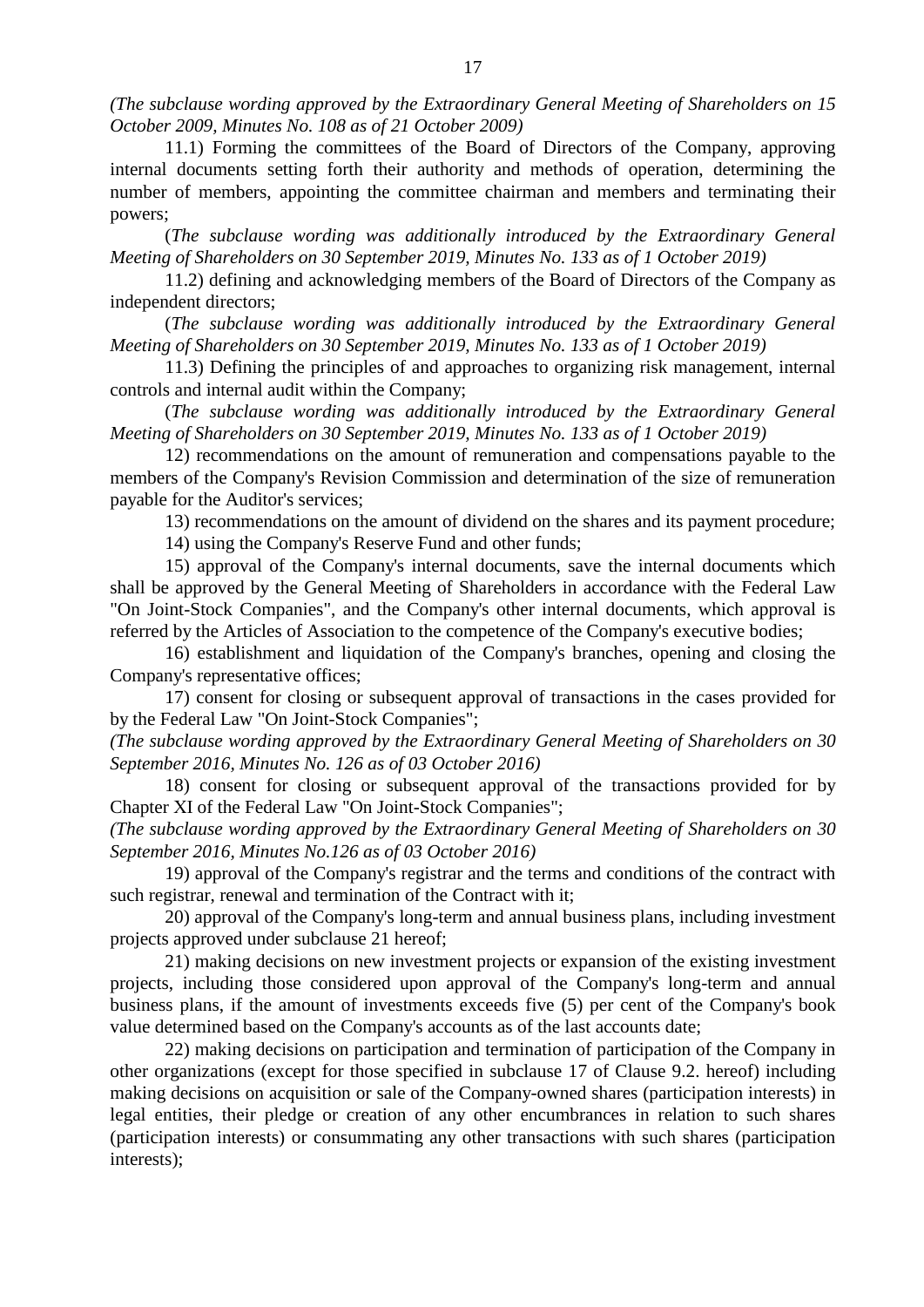*(The subclause wording approved by the Extraordinary General Meeting of Shareholders on 30 September 2016, Minutes No. 126 as of 03 October 2016 and by the Extraordinary General Meeting of Shareholders on 30 September 2019, Minutes No. 133 as of 1 October 2019)*

23) Making decisions on acquisition, re-issuance of or refusal from licenses for the right to use subsurface mineral resources, including participation in tenders or auctions in accordance with the Subsoil Use Law;

24) consent for closing or subsequent approval of a transaction or several interrelated transactions on direct or indirect acquisition, disposal or possibility of disposal by the Company of any assets (including loans, credits, pledge or security), if the amount of such financing or the value of such assets makes up five  $(5)$  to twenty-five  $(25)$  per cent of the Company's assets book value determined based on the Company's accounting statements as of the last reporting date, excluding transactions concluded in the ordinary course of the Company's business and the transactions to be agreed (approved) by the general meeting of shareholders or Board of Directors on other grounds provided for by these Articles of Associations;

*(The subclause wording approved by the Extraordinary General Meeting of Shareholders on 30 September 2016, Minutes No. 126 as of 03 October 2016)*

25) Making decisions on filing an application to list the Company's shares and/or issuable securities of the Company convertible into its shares;

*(The subclause wording approved by the Annual General Meeting of Shareholders on 18 April 2014, Minutes No. 120 as of 18 April 2014)*

26) making decisions on approval of documents pertaining to the issue of additional shares or other issuable securities, including decisions to issue shares or other issuable securities, prospectus for public offering of shares or other issuable securities and reports on results of issuing shares or the Company's other issuable securities;

27) approval of a procedure for compiling, approval, adjustment and supervising implementation of the Company's and its subsidiaries' business plans, as well as capital investments made under such business plans;

28) submitting any major transactions, the amount of which exceeds 25% - 50% of the Company's assets book value in the cases provided for by Chapter X of the Federal Law "On Joint-Stock Companies" for the consideration by the General Meeting of Shareholders;

29) submitting the matters specified in Subclauses 2, 6, 7, 10, 13-18, 21 and 21.1 of Clause 9.2 of these Articles of Association for consideration by the General Meeting of Shareholders;

*(The subclause wording approved by the Extraordinary General Meeting of Shareholders on 30 September 2016, Minutes No. 126 as of 03 October 2016)*

29.1) acceptance of recommendations in relation to voluntary or mandatory offer received by the Company; *(A new subclause introduced by the Extraordinary General Meeting of Shareholders on 30 September 2016, Minutes No.126 as of 03 October 2016)*

30) other issues provided for by the Federal Law "On Joint-Stock Companies" and the Company's Articles of Association.

The matters referred to the competence of the Company's Board of Directors shall not be resolved by the Company's executive body.

The Board of Directors, as advised by the Chairman of the Management Board, shall be entitled to resolve other matters beyond its competence (save for the matters falling within the competence of the General Meeting of Shareholders), when the decisions may have a significant impact on the Company's business.

*(A new paragraph introduced by the Extraordinary General Meeting of Shareholders on 15 October 2009, Minutes No. 108 as of 21 October 2009)*

9.23. The General Meeting of Shareholders shall elect 9 members to the Company's Board of Directors.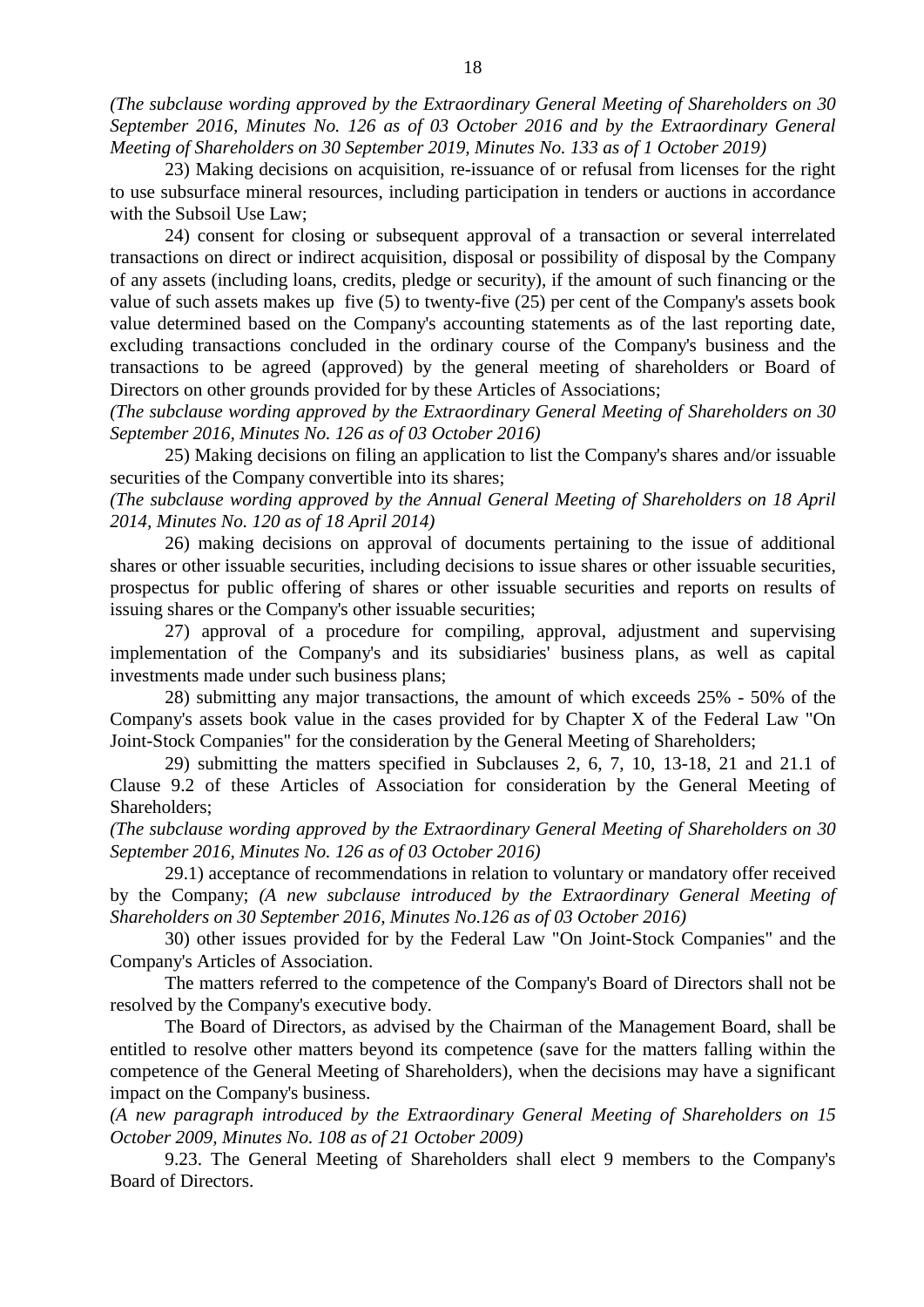*(The paragraph wording approved by the Extraordinary General Meeting of Shareholders on 29 July 2008, Minutes No. 104 as of 30 July 2008)*

The General Meeting of Shareholders shall elect members to the Board of Directors by cumulative voting as provided for by the Federal Law "On Joint-Stock Companies" and the Company's Articles of Association, for the period until the next Annual Meeting of Shareholders.

Persons elected to the Board of Directors may be re-elected an unlimited number of times. An individual (physical person) only may become a member of the Board of Directors.

The powers of all members of the Board of Directors may be early terminated if so resolved by the General Meeting of Shareholders.

A member of the Board of Directors may at any time voluntarily retire from its responsibilities by giving a prior notice thereof in writing to the other members of the Board of Directors. In this case, the Board of Directors shall convene the General Meeting of Shareholders, which shall early terminate the powers of all the members of the Board of Directors and elect the new members of the Board of Directors.

9.24. Should the number of members of the Company's Board of Directors become less than the number required to achieve a quorum set by the Company's Articles of Association, the Board of Directors shall convene an Extraordinary General Meeting of Shareholders in order to elect the new composition of the Board of Directors. The remaining members of the Company's Board of Directors shall only be entitled to adopt resolutions convening such Extraordinary General Meeting of Shareholders.

9.25. The Chairman of the Board of Directors shall be elected by and from among the members of the Board of Directors by a majority of votes of the total number of the members of the Board of Directors.

The Board of Directors may at any time re-elect its Chairman by a majority of votes of the total number of members of the Board of Directors.

Chairman of the Board of Directors shall:

arrange the work of the Company's Board of Directors;

convene the meetings of the Board of Directors, preside at such meetings or organize absentee voting;

organize taking of Minutes at the meetings;

preside at the General Meeting of Shareholders;

9.26. In the absence of Chairman of the Board of Directors, its functions shall be performed by one of the members of the Board of Directors according to the resolution of the Board of Directors passed by a majority of votes of its members attending the meeting.

9.27. The meeting of the Board of Directors shall be convened by the Chairman of the Board of Directors on its own initiative or on request of any member of the Board of Directors, the Revision Commission, the officer in charge of organizing and performing the internal audit (head of the structural subdivision in charge of organizing and performing the internal audit), or the Company's auditor, the executive body or shareholders holding in aggregate not less than 10% of the Company's voting shares. The Meetings of the Board of Directors shall be conducted when appropriate, but not less than once every three months.

*(The paragraph wording approved by the Extraordinary General Meeting of Shareholders on 30 September 2019, Minutes No. 133 of 1 October 2009)*

The notification regarding the meeting of the Board of Directors shall be made in writing and delivered to each member of the Board of Directors by electronic means of communication (e-mail, fax) no later than 7 days before the date of the meeting of the Board of Directors, unless all the members of the Board of Directors approve a shorter term in writing.

*(The paragraph wording approved by the Extraordinary General Meeting of Shareholders on 15 October 2009, Minutes No. 108 of October 21, 2009)*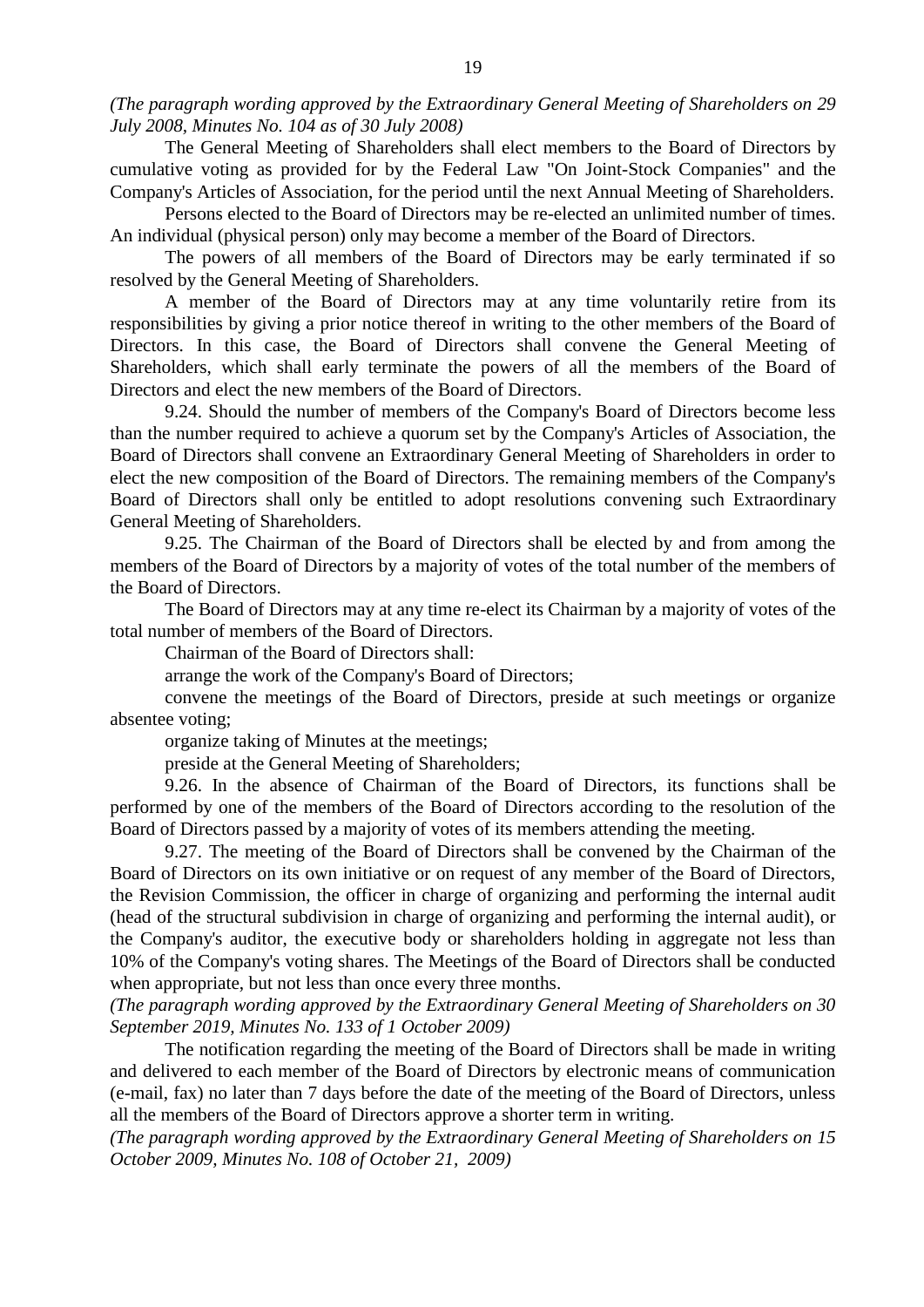The notification shall contain the date, time and venue of the meeting of the Board of Directors and its agenda specifying in detail the items submitted for the meeting consideration together with copies of the relevant documents to be approved by the meeting.

*(The paragraph wording approved by the Extraordinary General Meeting of Shareholders on 15 October 2009, Minutes No. 108 of 21 October 2009)*

The Board of Directors may not consider items not included in the notification regarding the meeting, nor shall they consider the items included therein but not provided with the enclosed copies of the documents to be considered in respect of such items, unless all the members of the Board of Directors unanimously resolve to consider such items at the meeting of the Board of Directors.

9.28. The meeting shall be deemed duly constituted if it is attended by not less than a half of the elected members of the Board of Directors. In determining the quorum and results of voting on the agenda items, a written opinion of the absent members of the Board of Directors shall be taken into account.

9.29. In making decisions at the meeting of the Board of Directors, each member of the Board of Directors shall have one vote. The members of the Board of Directors shall not transfer their votes to other persons, including other members of the Board of Directors.

9.30. The resolutions of the Board of Directors on the matters specified in Subclauses 1, 5, 6, 9- 11, 19, 21-29 of Clause 9.22 hereof shall be passed by the Board of Directors, if such resolution was voted for by:

– Eight (8) members of the Board of Directors when eight (8) or more than eight (8) members of the Board of Directors take part in the meeting of the Board of Directors, or

– All members of the Board of Directors participating in the meeting when fewer than eight (8) members of the Board of Directors take part in the meeting of the Board of Directors.

*(Paragraphs 1-3 wording approved by the Extraordinary General Meeting of Shareholders on 29 July 2008, Minutes No. 104 as of 30 July 2008 and by the Extraordinary General Meeting of Shareholders on 29 July 2008, Minutes No. 104 as of 30 July 2008)*

The resolutions of the Board of Directors of the Company on the matters specified in Subclauses 13, 15 (regarding the Company's dividend policy), 20 and 29.1 of Clause 9.22 shall be adopted by the Board of Directors, if a majority of all elected Directors cast their votes for such resolution.

*(A new paragraph introduced by the Extraordinary General Meeting of Shareholders on 30 September 2016, Minutes No. 126 as of 03 October 2016)*

The resolutions on any other matters of the Meeting of the Board of Directors shall be passed by a simple majority of votes of the members of the Board of Directors attending the meeting, unless otherwise provided for by the Federal Law "On Joint-Stock Companies".

The resolution on the matter specified in subclause 11 of Clause 9.22 in terms of determination (change) of the quantitative composition of the Management Board and election of its members shall be passed by the Board of Directors solely on request of the Chairman of the Management Board.

*(A new paragraph introduced by the Extraordinary General Meeting of Shareholders on 15 October 2009, Minutes No. 108 as of 21 October 2009)* 

9.31. Should the Chairman of the Board of Directors be unable to conduct the meeting of the Board of Directors in the form of joint attendance, it shall be entitled to conduct absentee voting to resolve certain issues.

9.32. The minutes shall be kept at the meeting of the Board of Directors, and shall be drawn up within 3 days following its date. The minutes shall contain the following:

- venue and time of the meeting;

- persons attending the meeting;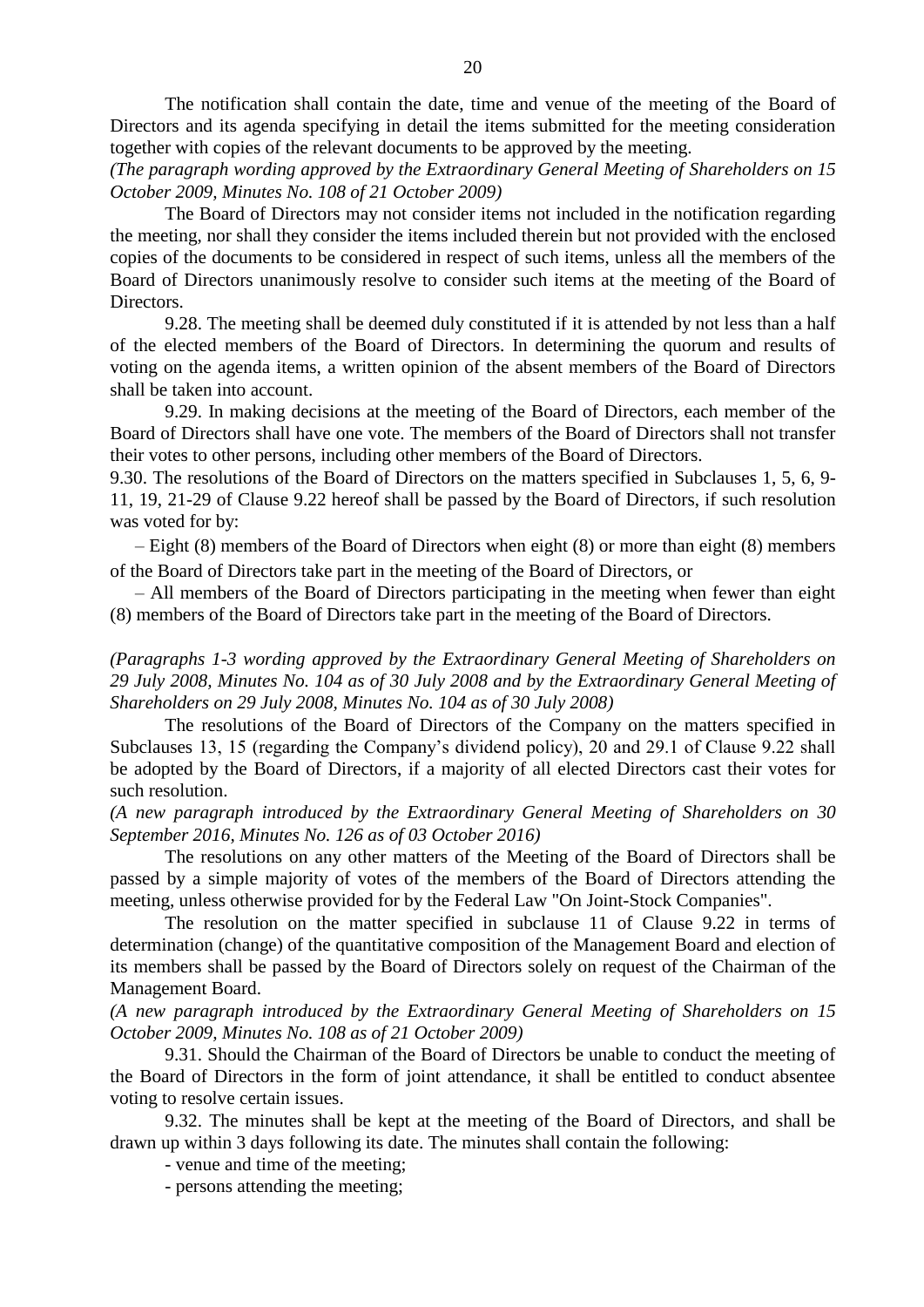- agenda of the meeting;

- items put to the vote and voting results;
- resolutions passed.

9.33. The minutes of the meeting of the Board of Directors shall be signed by its Chairman who is responsible for the correctness of the minutes.

9.34. During the period of exercising their duties the members of the Board of Directors may be paid a remuneration and/or receive compensation of any expenses related to performance of their functions as members of the Board of Directors. The size of such remuneration and compensation shall be determined by resolution of the General Meeting of Shareholders.

9.35. The members of the Board of Directors shall be liable to the Company for any losses caused to the Company through their faulty actions (or omission), unless other basis and scope of liability are established by federal laws.

#### **Sole and Collegial Executive Body**

## **(Chairman of the Management Board and Management Board)**

9.36. The management of the Company's day-to-day operations shall be carried out by the Company's sole executive body (Chairman of the Management Board) and collegial executive body (Management Board). The Chairman of the Management Board and the Management Board shall be subordinated to the Board of Directors and the General Meeting of Shareholders.

The Chairman of the Management Board shall head the Management Board, organize its work and its meetings, as well as implementation of resolutions passed by the General Meetings of Shareholders and the meetings of the Board of Directors.

9.37. By resolution of the General Meeting of Shareholders, the powers of the Company's sole executive body (Chairman of the Management Board) may be delegated to a commercial organization (Management Company) or individual entrepreneur (Manager) under a contract. A resolution to delegate the powers of the Company's sole executive body to a management company or administrator shall be adopted at the General Meeting of Shareholders as advised by the Board of Directors only.

9.38. The competence of the Chairman of the Management Board shall include the management of all matters on the Company's day-to-day operations, excluding those falling within the sole competence of the General Meeting of Shareholders and the Company's Board of Directors.

9.39. The Chairman of the Management Board shall without the Power of Attorney act on behalf of the Company and:

- manage the Company's day-to-day operations;

- represent the Company's interests inside and outside of the Russian Federation;

- administer the Company's assets and funds and consummate transactions on behalf of the Company. The Chairman of the Management Board shall be entitled to consummate transactions that require approval by the General Meeting of Shareholders or the Board of Directors only after the relevant decision is passed by the General Meeting of Shareholders or the Board of Directors;

- approve the staff schedule, regulations of the Company's structural subdivisions, job descriptions and wages for all the positions included into the staff schedule;

- issue orders and give instructions obligatory for all the Company's employees;

- organize the Company's bookkeeping and accounting;

- control the due receipt of funds and compliance of any spending with the Company's annual business-plan;

- have the primary authority to sign financial documents;

- enter into labor contracts with the Company's employees, apply punishment or incentive measures;

- issue powers of attorney on behalf of the Company;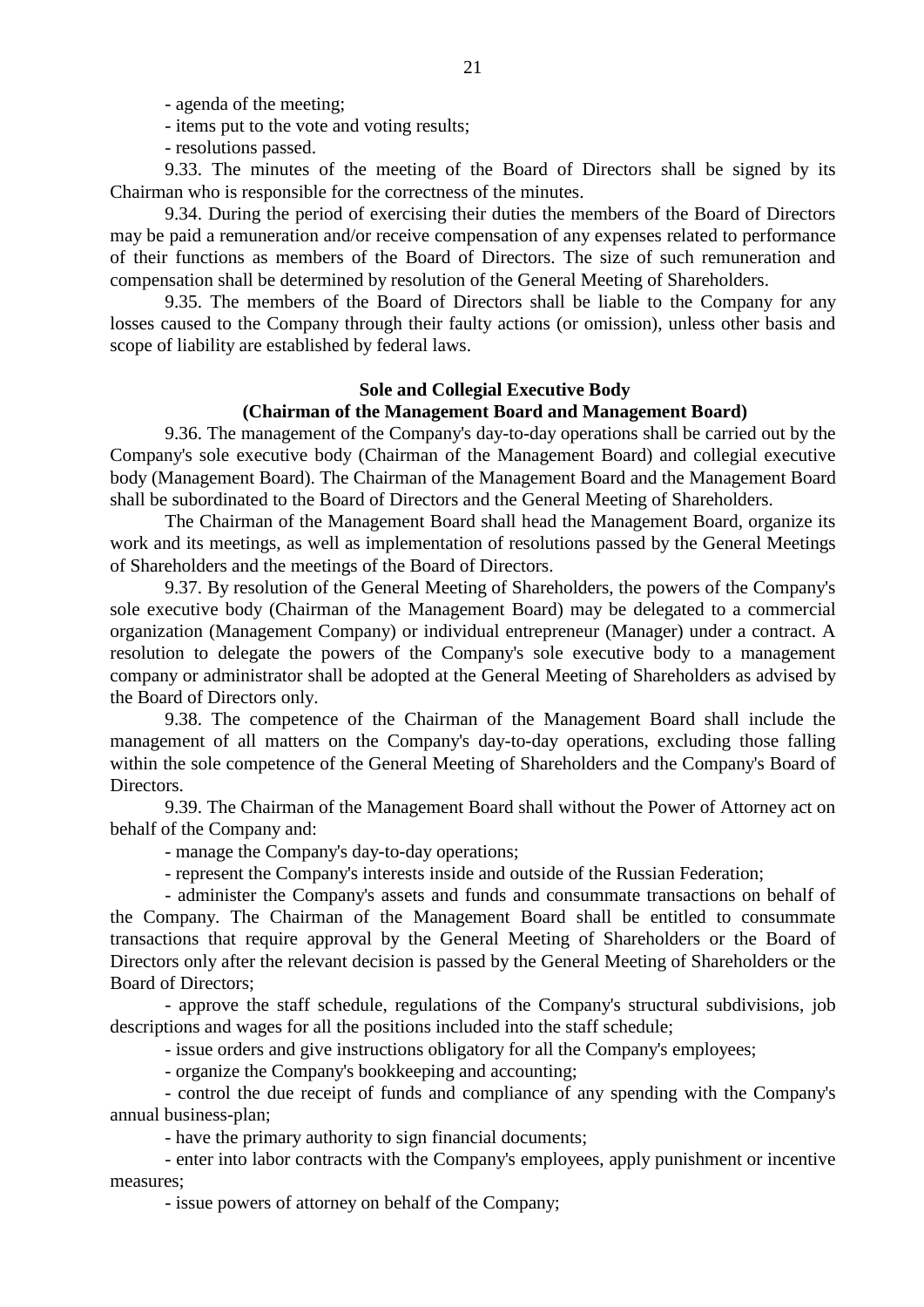- prepare and submit for approval by the Board of Directors any resolutions to issue shares, offering memorandums and reports on results of securities issue;

- open the Company's bank accounts;

- appoint persons representing the Company at the Meetings of Shareholders (participants) of the companies whose shares are owned by the Company;

- submit to the Company's Board of Directors proposals on the personal and quantitative composition of the Management Board;

- submit for the consideration of the Board of Directors the matters that do not fall within the competence of the Board of Directors (save the matters falling within the competence of the General Meeting) but may have a significant impact on the Company's business.

*(The clause wording approved by resolution of the Extraordinary General Meeting of Shareholders on 15 October 2009, Minutes No. 108 as of 21 October 2009)*

9.40. The Chairman of the Management Board and their First Deputy shall issue powers of attorney to act on behalf of the Company.

9.41. The Chairman of the Management Board at its own discretion may present any issue for consideration by the Management Board meeting within his competence in order to make a collegial decision.

9.42 The Chairman of the Management Board shall be elected by the General Meeting of Shareholders for the period of five years and may be re-elected an unlimited number of times.

9.43. The rights and obligations, as well as the term and amount of remuneration of the Chairman of the Management Board shall be determined by the Federal Law "On Joint-Stock Companies", other legal acts of the Russian Federation and by an agreement entered into with the Company. The agreement on behalf of the Company shall be signed by the Chairman of the Board of Directors or a person duly authorized to do so by the Company's Board of Directors.

9.44. The General Meeting of Shareholders may at any time pass a resolution on early termination of powers of the Chairman of the Management Board and decide to form a new sole executive body.

9.45. The Board of Directors shall resolve the matters on forming the Management Board, including determination of its quantitative composition and election of its members, save the Chairman of the Management Board who is represented on the Management Board by virtue of his position.

Decisions to determine (change) the number or elect members of the Management Board shall be made by the Board of Directors solely as advised by Chairman of the Management Board.

The Management Board members shall be elected for the period of 5 years.

The powers of any Management Board member may be terminated ahead of time by resolution of the Board of Directors. In this case, a new member may be elected to the existing composition of the Management Board to replace the previous one whose powers were terminated earlier.

The Board of Directors may resolve to increase the number of members of the Management Board and elect new members of the Management Board.

The term of powers of the new Management Board members elected instead of those whose powers were terminated earlier or those elected in connection with an increase in the number of members of the Management Board shall cease simultaneously with the tenure of the remaining members of the Management Board.

*(The clause wording approved by resolution of the Extraordinary General Meeting of Shareholders on 15 October 2009, Minutes No. 108 as of 21 October 2009)*

9.46. The rights and obligations of the members of the Management Board to carry out the Company's day-to-day operations shall be determined by the Federal Law "On Joint-Stock Companies", these Articles of Association, the Regulation on the Management Board and the agreement between the Company and any member of the Management Board. On behalf of the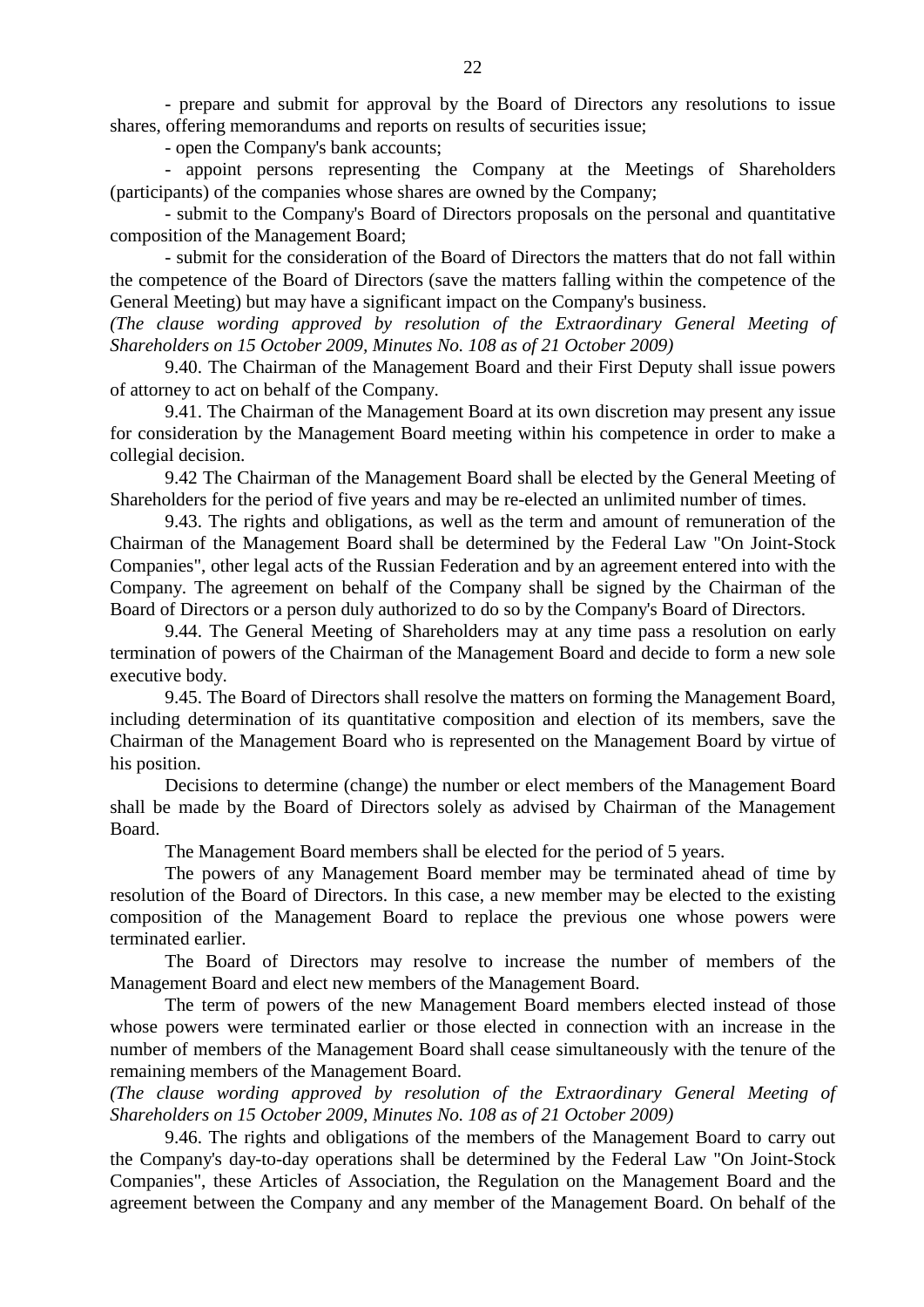Company the agreement shall be signed by the Chairman of the Board of Directors or a person duly authorized by the Board of Directors.

9.47. The competence of the Management Board shall include:

1) identifying perspective lines of the Company's development in accordance with priority lines of the Company's business determined by the Board of Directors;

2) preparation and submission to the Board of Directors of long-term (for the period of five years) consolidated and annual business plans, annual reports, annual balance sheets, profit and loss statements and the Company's other year-end reporting;

3) approval of the subsidiaries' and affiliates' annual and long-term business plans;

4) approval of annual reports, annual accounting (financial) statements, annual balance sheets, profit and loss statements and other annual accounts of the Company's subsidiaries and affiliates;

*(The subclause wording approved by resolution of the Extraordinary General Meeting of Shareholders on 30 September 2016, Minutes No. 126 as of 03 October 2016)*

5) summing up the performance results of the Company's business plan;

6) approval of the performance results of the subsidiaries' and affiliates' business plans;

7) implementation of personnel policy in the Company, its subsidiaries, sole executive bodies, deputy sole executive bodies and chief accountants of the Company's subsidiaries, as well as nomination of candidates to the subsidiaries' management bodies (including the board of directors, management board and revision commission);

*(The subclause wording approved by resolution of the Extraordinary General Meeting of Shareholders on 30 September 2016, Minutes No. 126 as of 03 October 2016)*

8) analyzing and summing up the performance results of the Company's structural subdivisions, as well as working out recommendations on improvement of their performance;

9) organizing implementation of resolutions passed by the General Meeting of Shareholders and the Board of Directors;

10) making decisions to submit claims in the capacity of a shareholder (participant) of the Company's subsidiary;

11) approving the articles of association of the newly established subsidiary companies and new editions of the subsidiaries' articles of association, introducing amendments to the articles of association of the subsidiary companies;

*(The subclause wording approved by resolution of the Extraordinary General Meeting of Shareholders on 30 September 2016, Minutes No. 126 as of 03 October 2016)*

12) passing resolutions on reorganization or liquidation of the Company's subsidiaries, as well as increase of their authorized capital;

13) approving related party and major transactions consummated by the Company's subsidiaries that require consent for consummation or subsequent approval by the subsidiaries' supreme management bodies, excluding transactions consummated by the subsidiaries by and between themselves and with the Company;

*(The subclause wording approved by resolution of the Extraordinary General Meeting of Shareholders on 30 September 2016, Minutes No. 126 as of 03 October 2016)*

14) approval of the subsidiaries' auditors;

15) making decisions to transfer the powers of the sole executive bodies of the subsidiaries to a managing company or administrator and decisions to terminate the powers of the subsidiaries' sole executive bodies;

16) passing resolutions on acquisition or disposal by the subsidiaries of any shares (participation interests) in legal entities, their pledge or creation of other encumbrances in relation to such shares (participation interests) or consummation of any other transactions with such shares (participation interests);

17) making decisions on the subsidiaries' new investment projects or expansion of the existing investment projects, including those considered upon approval of the subsidiaries' long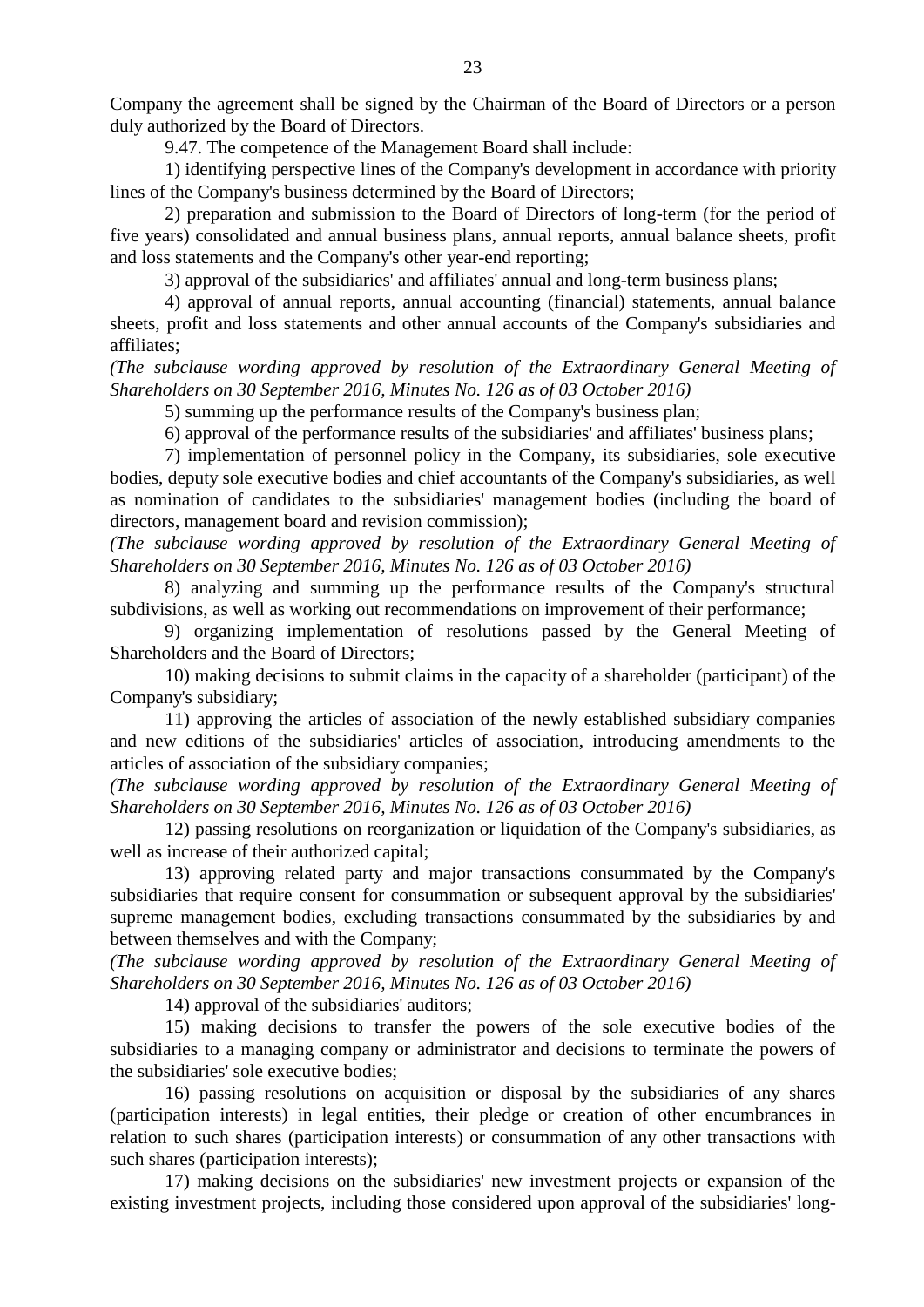term and annual business plans, if the amount of investments exceeds five (5) per cent of the subsidiary's book value determined based on its accounts as of the last accounts date;

18) approval of a transaction or several interrelated transactions on direct or indirect acquisition, disposal or possibility of disposal by a subsidiary company of any assets (including loans, credits, pledge or security), if the value of such assets makes up five (5) to twenty-five (25) per cent of the subsidiary company's assets book value determined based on its accounting statements as of the last reporting date, excluding transactions concluded in the ordinary course of the subsidiary company's business and transactions concluded by the subsidiaries with each other or with the Company;

*(The subclause wording approved by the Annual General Meeting of Shareholders on 18 April 2014, Minutes No.120 as of 18 April 2014, and the Extraordinary General Meeting of Shareholders on 30 September 2016, Minutes No. 126 as of 03 October 2016)*

19) *The subclause is deleted by resolution of the Extraordinary General Meeting of Shareholders on 15 October 2009, Minutes No. 108 as of 21 October 2009*

20) making decisions on approval of documents pertaining to the issue by the Company's subsidiary of additional shares or other issuable securities, including decisions to issue shares or other issuable securities, prospectus for public offering of shares or other issuable securities and reports on results of issuing shares or the subsidiary's other issuable securities;

21) making decisions enabling the Company's subsidiaries to take actions on acquisition, re-issuance of or refusal from licenses for the right to use subsurface mineral resources, including participation in tenders or auctions;

22) defining priority lines of the subsidiaries' business;

23) passing resolutions on placement by the subsidiaries of their bonds and other securities;

24) approval of the subsidiaries' registrar and the terms and conditions of the contract with such registrar, renewal and termination thereof;

25) determination of price (monetary value) of the subsidiaries' assets, as well as the placement and repurchase price of the issued securities in accordance with Russian laws;

26) making decisions on acquisition by the subsidiary of its own shares (equity interests), bonds and other outstanding securities in accordance with the RF laws.

9.48. In resolving the matters at the Meeting of the Management Board, each member of the Management Board shall have one vote.

9.49. The resolutions of the Management Board meeting on the matters specified in Subclauses 11) - 26) of Clause 9.47 hereof shall be deemed adopted, if 2/3 of the elected members of the Management Board cast their votes for such resolution.

*(The clause wording approved by resolution of the Extraordinary General Meeting of Shareholders on 15 October 2009, Minutes No. 108 as of 21 October 2009)*

The resolutions on any other matters of the Management Board meeting shall be passed by a simple majority of votes of the members of the Management Board attending the Meeting.

The Company's sole executive body in exercising its powers of a participant or shareholder of the subsidiaries, and the members of the subsidiaries' boards of directors representing the Company in its subsidiaries, shall, in making decisions at the meetings of the subsidiaries' Board of Directors, act in compliance with resolutions of the Company's Management Board on the matters specified in Subclauses 11) - 26) of Clause 9.47 hereof.

9.50. The notice of the Management Board meeting shall be served in writing and delivered to each member of the Management Board by electronic means of communication (email, fax) no later than 5 days before the date of the Meeting, unless all the members of the Management Board approve a shorter period in writing. A notice shall contain the date, time and place of the Management Board meeting and its agenda specifying in detail the items submitted for the meeting's consideration. A notice shall be accompanied by draft documents to be discussed*.*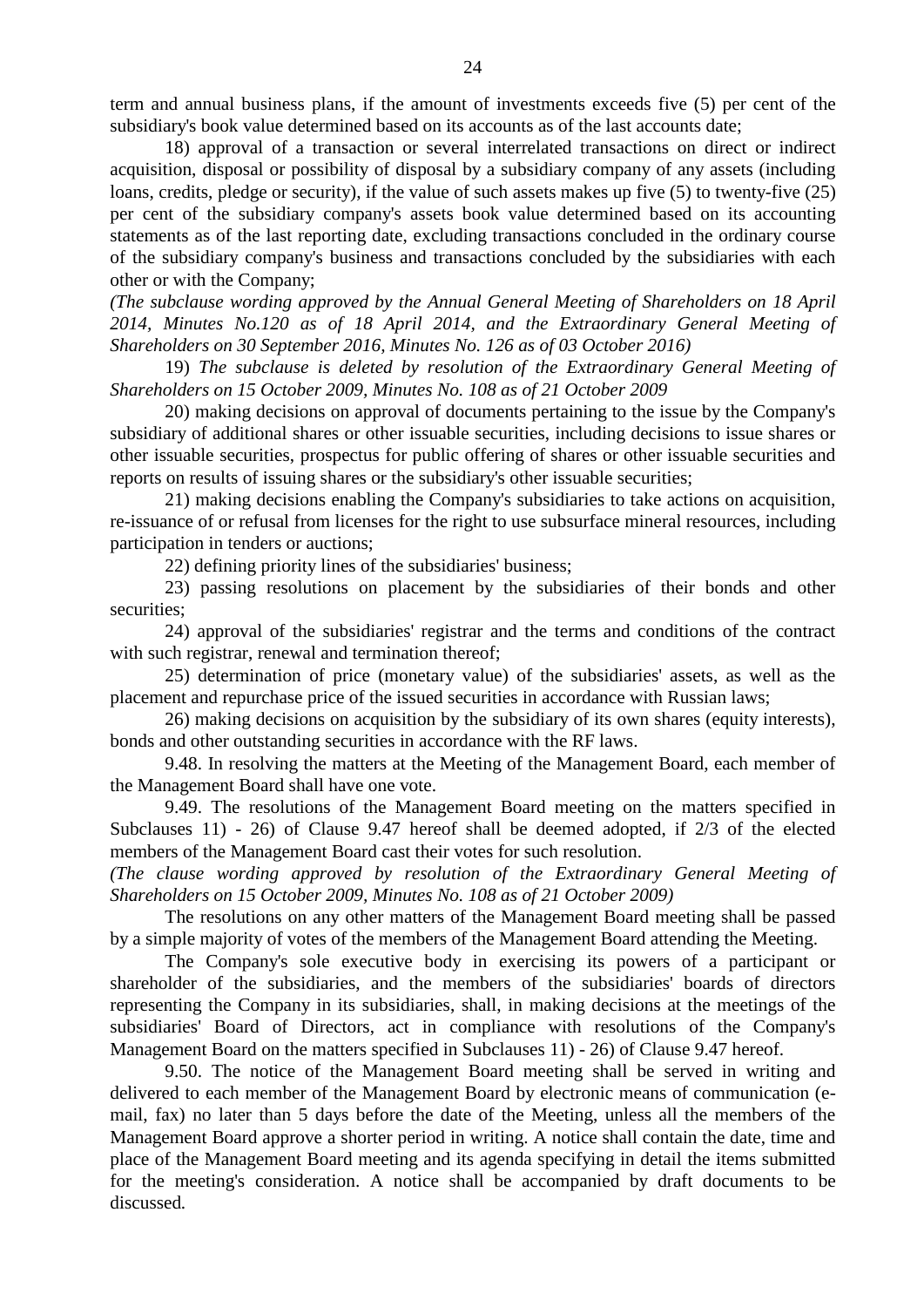*(The clause wording approved by resolution of the Extraordinary General Meeting of Shareholders on 15 October 2009, Minutes No. 108 as of 21 October 2009)*

9.51. In exercising their rights and performing their obligations, the Chairman of the Management Board, members of the Management Board and a managing company or administrator shall act to the benefit of the Company and be liable to the Company for any losses caused to the Company through their faulty actions (or omission), unless other basis and scope of liability are established by the Federal Laws.

# **10. MAJOR AND RELATED PARTY TRANSACTIONS**

10.1. Major transactions shall be consented to or subsequently approved in accordance with Article 79 of the Federal Law "On Joint-Stock Companies".

*(The clause wording approved by resolution of the Extraordinary General Meeting of Shareholders on 30 September 2016, Minutes No. 126 as of 03 October 2016)*

10.2. *(The clause is deemed null and void by the Extraordinary General Meeting of Shareholders on 30 September 2016, Minutes No. 126 as of 03 October 2016)*

10.3. The procedure for closing a related party transaction is determined by Art. 83 of the Federal Law "On Joint-Stock Companies".

*(The clause wording approved by resolution of the Extraordinary General Meeting of Shareholders on 30 September 2016, Minutes No. 126 as of 03 October 2016)*

10.4. The members of the Board of Directors, the Management Board, the sole executive body, a person being the Company's controlling person, a person entitled to give binding instructions to the Company are obliged to notify the Company within two months from the day when they become aware or should have become aware of any circumstances by virtue whereof they may be deemed to be interested parties, of:

1) legal entities in relation whereof they, their spouses, parents, children, full-blood and half-blood siblings, adoptive parents and adopted children and/or companies controlled by them are controlling persons or entitled to give binding instructions;

2) legal entities in which management bodies they, their spouses, parents, children, fullblood and half-blood siblings, adoptive parents and adopted children and/or persons controlled by them hold any positions;

3) actual or anticipated transactions of which they are aware and where they may be recognized as interested parties.

*(The clause wording approved by resolution of the Extraordinary General Meeting of Shareholders on 30 September 2016, Minutes No. 126 as of 03 October 2016)*

## **11. AFFILIATED PERSONS**

11.1. A person shall be deemed affiliated in accordance with requirements of the Russian Federation laws.

11.2. The Company's affiliated persons shall inform the Company in writing of any shares they hold in the Company specifying their number and category (types) not later than 10 days following their acquisition date. In case the Company has incurred property damage through the failure to submit or untimely submission of the aforementioned information by the affiliated person, such affiliated person shall be held liable to the Company in the amount of the incurred losses.

11.3. The Company shall keep a record of its affiliated persons and present the relevant report in respect thereof in accordance with requirements of the Russian Federation laws.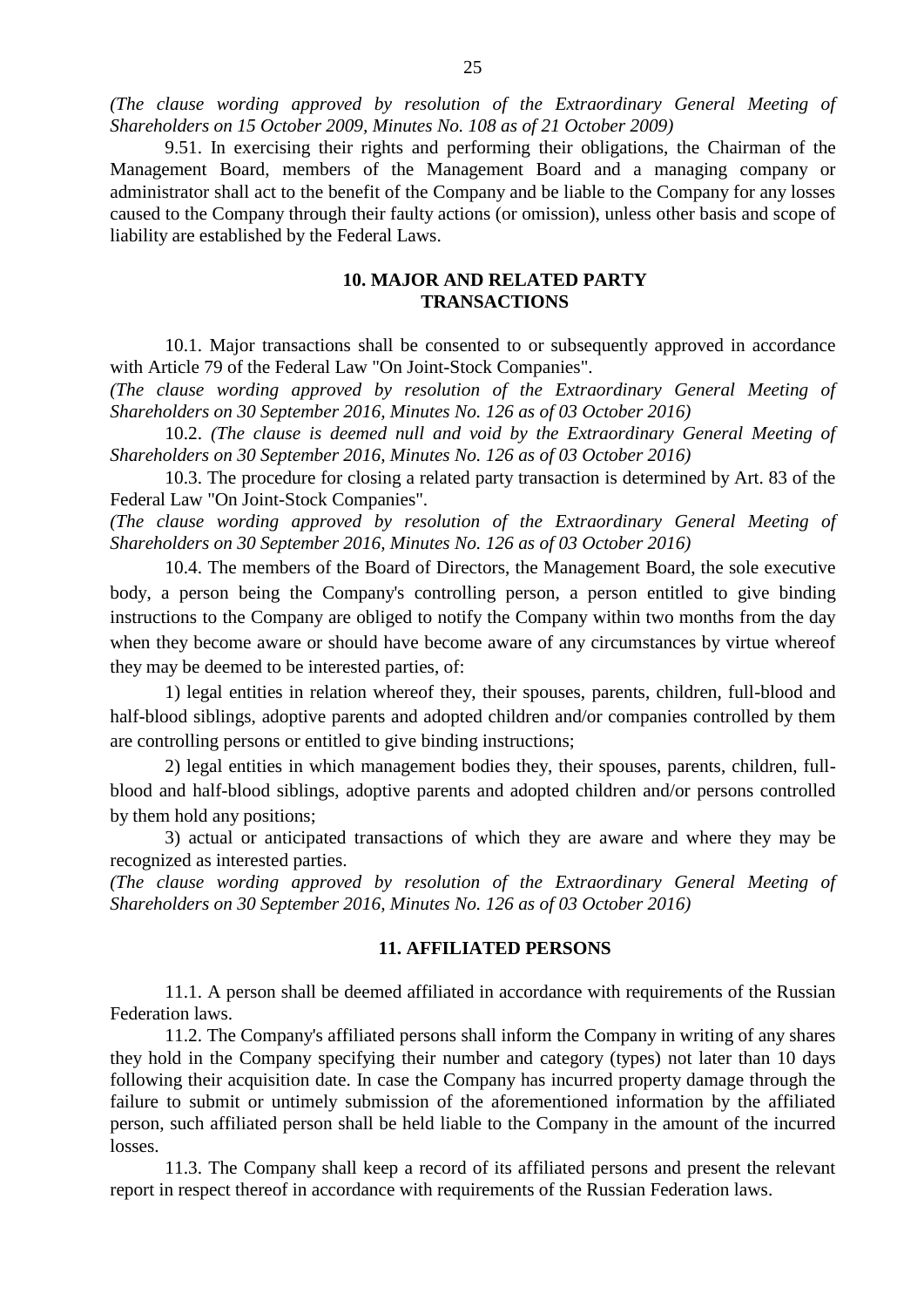## **12. FINANCIAL ACCOUNTING AND REPORTING, COMPANY'S DOCUMENTS, INFORMATION ON THE COMPANY**

12.1. The Company shall keep accounting and submit financial statements in the manner prescribed by the Russian Federation laws, provide its shareholders with information regarding the Company and provide access to the documents specified in Clause 1 of Article 89 of the Federal Law "On Joint-Stock Companies", keep the documents, provided for by the Federal Law "On Joint-Stock Companies" at the location of the Company's executive body in the manner and within the timelines established by a federal agency for securities market.

12.2. The Company's annual report shall be preliminarily approved by the Company's Board of Directors not later than 30 days before the date of the Annual General Meeting of Shareholders.

12.3. The Company shall disclose information as prescribed by the Federal Law "On Joint-Stock Companies".

# **13. CONTROL OVER THE COMPANY'S FINANCIAL AND BUSINESS ACTIVITY**

13.1. In order to exercise control over the Company's financial and business activity, the General Meeting of Shareholders shall elect the Revision Commission and approve the Company's auditor. The Company's Revision Commission shall consist of 4 members. Members of the Company's Revision Commission shall be elected by the General Meeting of Shareholders pursuant to the procedure established by the Federal Law "On Joint-Stock Companies".

13.2. The Revision Commission and the Company's auditor shall review the Company's financial and business activity in the manner prescribed by Article 85 of the Federal Law "On Joint-Stock Companies".

13.3. The following matters fall within the competence of the Revision Commission:

1) confirming reliability of data contained in the Company's annual report, annual accounts and other reports and financial statements;

2) analyzing the Company's financial state, revealing reserves to improve the Company's financial condition and developing recommendations to the Company's management bodies;

3) organizing and conduct of reviews (audits) of the Company's financial and business activity in terms of:

- review (audit) of the Company's financial statements and accounts, payment & settlement and other documentation related to the Company's financial and business activity in view of its compliance with the Russian Federation law, the Company's Articles of Association, internal and other documents;

- control over the safety and utilization of fixed assets;

- control over spending of the Company's cash in accordance with the approved business plan and budget;

- control over forming and using the Company's reserve and other special funds;

- checking up whether dividends on the Company's shares are charged and paid out correctly and in a timely manner;

- checking up the fulfillment of the previous instructions on eliminating the breaches and removing shortcomings discovered in the course of the previous reviews (audits);

- taking other actions (measures) aimed at checking up the Company's financial and business activity.

The resolutions falling within the competence of the Revision Commission shall be passed by a simple majority of votes cast by its members.